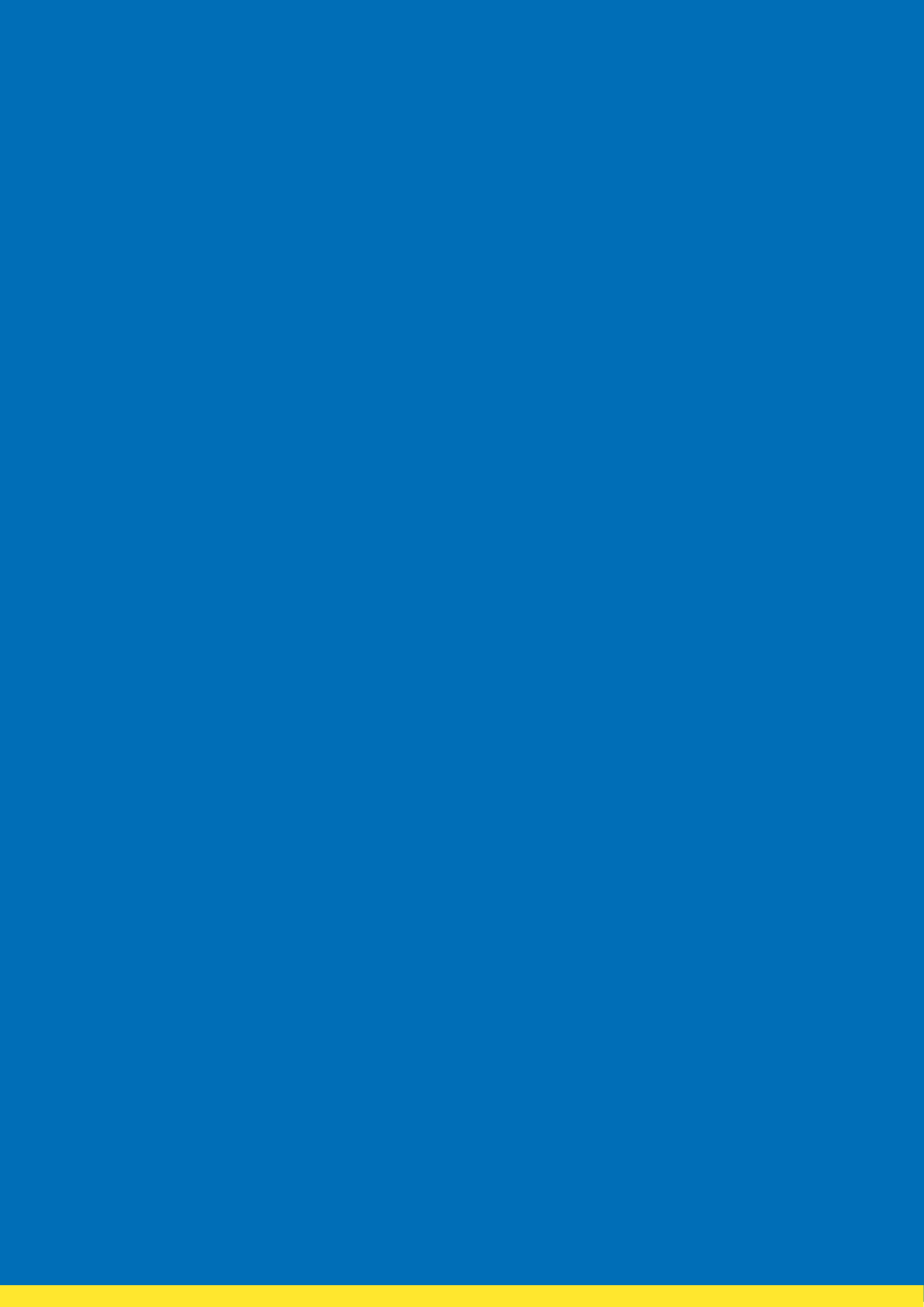## CON TENTS

Background & motivation<br>Page 4

> First: what we need to avoid<br>Page 6

The desirable future scenario<br>Page 10

The goals: literacy, The goals: literacy,<br>diversity, participation<br>Page 2[4](#page-23-0)

The options The option<br>for action<br>Page 26

> Our work process<br>Page 32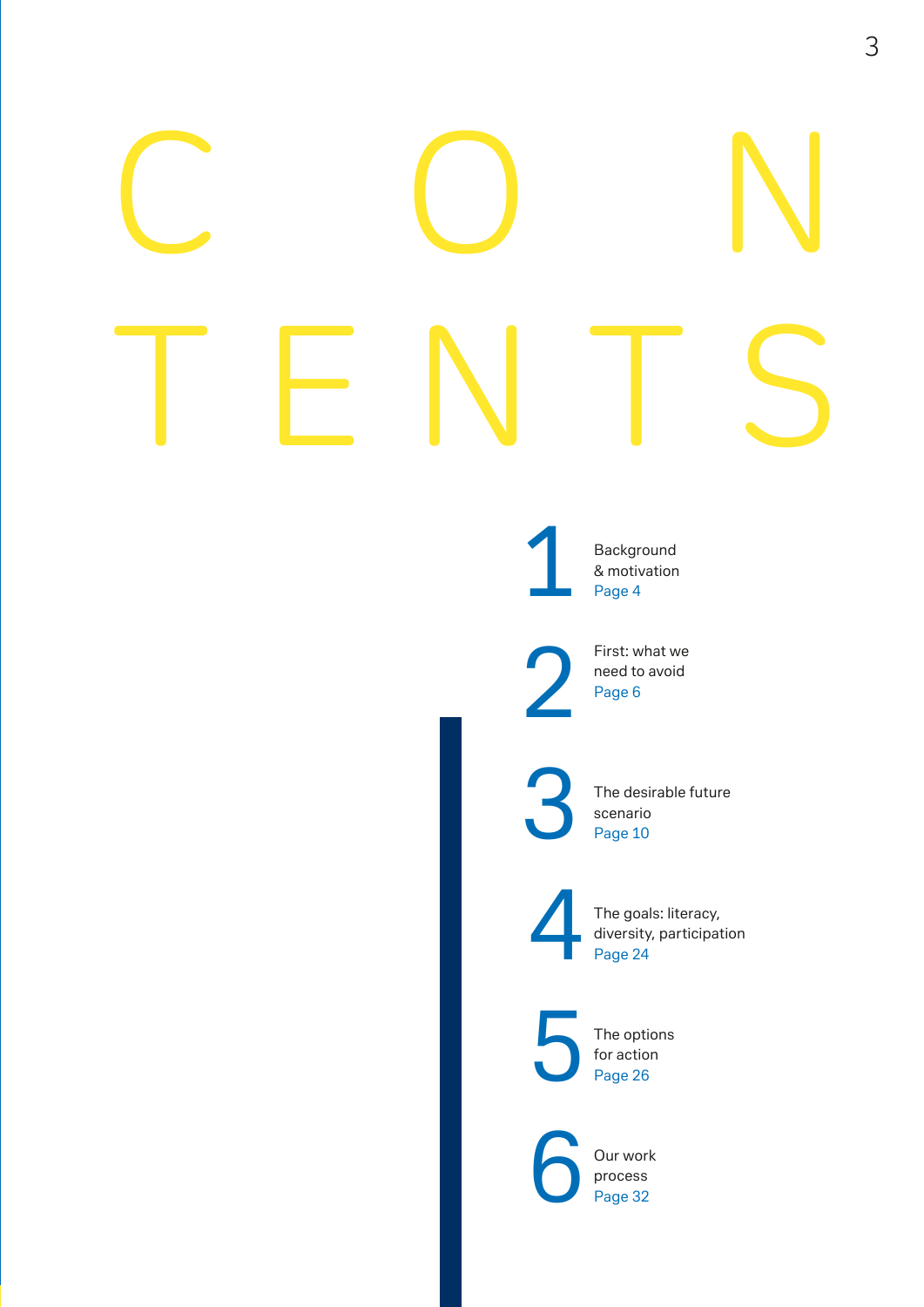# <span id="page-3-0"></span>B A C K<br>
GROUND<br>
WATION<br>
WATION BACK GROUND  $2N$ VATION

IN OUR SOCIETIES, ECONOMIES AND POLITICAL SYSTEMS IS GOING TO HAVE A BIG IMPACT ON THE FUTURE OF DEMOCRACY IN THE EUROPEAN UNION (EU).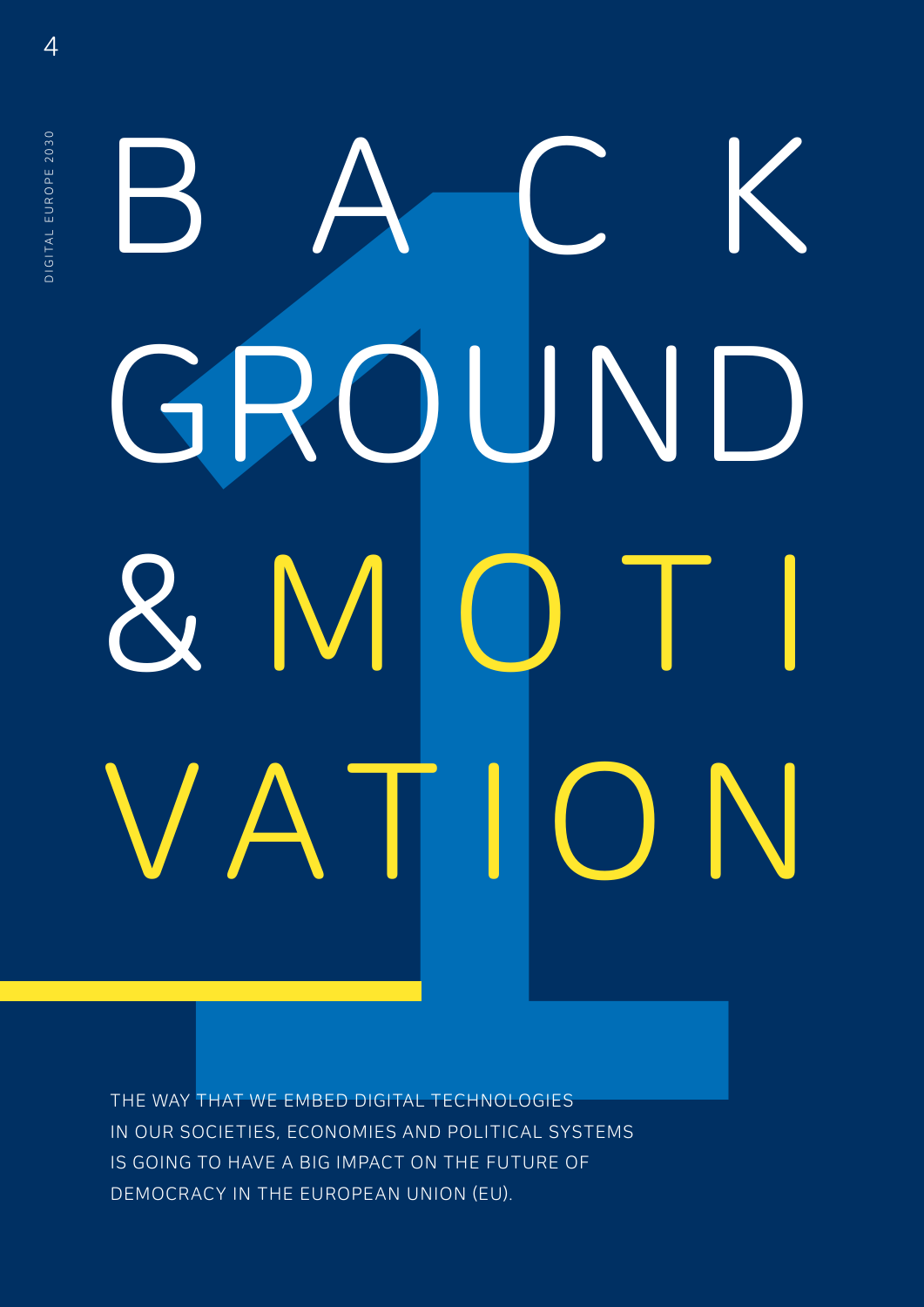o that we can success fully steer the digital transformation in the EU along a path aligned with democratic values, we need to come up with a shared vision of how we will engage with data in the future. S

In late 2021, the Alfred Herrhausen Gesellschaft brought together another interdisciplinary group of experts to systematically design possible futures for the digital transformation of Europe, building on the success of the earlier scenario-building process 'The Public Sphere and Digital Sover eignty'. This second stage of the strategic foresight project Digital Europe 2030 focused on the role of data in the future of European democracies.

While mass commercial use of personal and public data is an integral part of the constantly expanding digital economy, what is far less clear is how data could be collected, analysed and used in the public interest. This issue touches on key aspects of how we live together as a society in the digital era.

Motivated by these considerations, the group developed a normative scenario for the digital Europe of 2030 across a series of workshops. Designing this kind of future scenario encourages a way of thinking that goes beyond mere prediction (which is often heavily based on the status quo) and helps to identify new possibilities. Unlike in the earlier exploratory process, which set out three different future trajectories, the aim was now to develop one plausible, desirable vision of Europe's digital future.

Specific options for action were then formulated based on the vision outlined by the group. The options derived from this desirable future scenario can help expand our thinking and inspire anyone interested to take action themselves. It addresses issues such as public access to data and infrastructure, the introduction of data-aided decision-making in government agencies, digitally facilitated civic participation and sustainable, climate-friendly digitalisation. At the end of the process, the project team worked with a sounding board to flesh out the preliminary results and rework them into the final version presented here.

This report does not detail all of the group's discussions and ideas, as certain nuances and more complex distinctions had to be left out. For instance, the focus on the relation ship between data and democracy in Europe excludes geopolitics and international aspects of security, while the entrepreneurial initiatives described here are primarily considered in terms of their contri bution to a democratic society and only secondarily with a view to economic growth. The success of the proposals outlined in this report will ultimately depend on various state, regional and local bodies, businesses and civil society organi sations being able to work together effectively, even if not all of them are specifically mentioned here.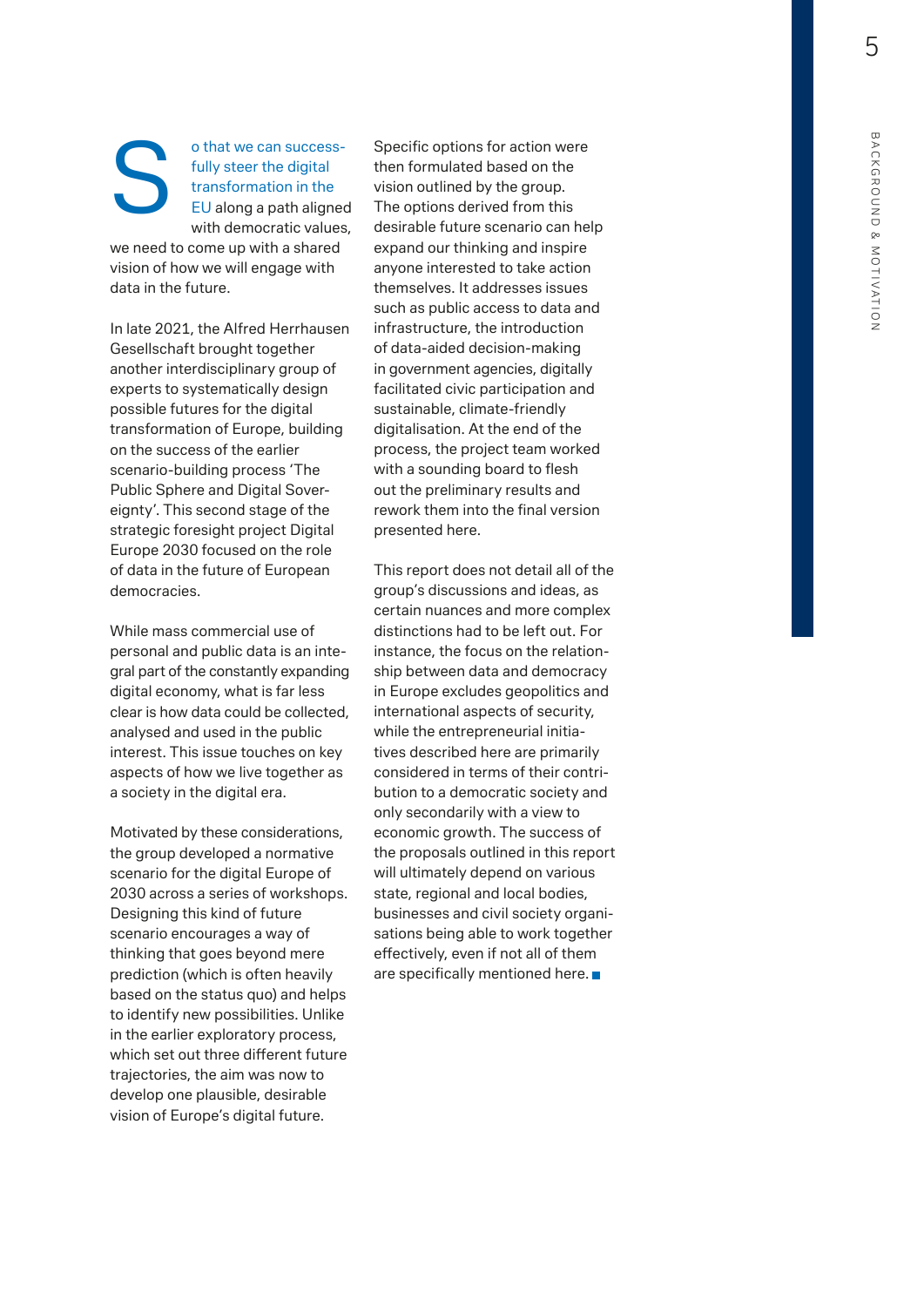## E CAN APPRECIATE THE SIGNIFICANCE FIRST: W HAT W E NEED T O A V O I D

OF OUR NORMATIVE FUTURE SCENARIO AND WHY IT IS NECESSARY TO ACTIVELY WORK TO BUILD THAT FUTURE, LET US BEGIN BY BRIEFLY IMAGINING A LESS DESIRABLE DIRECTION OF TRAVEL.

<span id="page-5-0"></span>6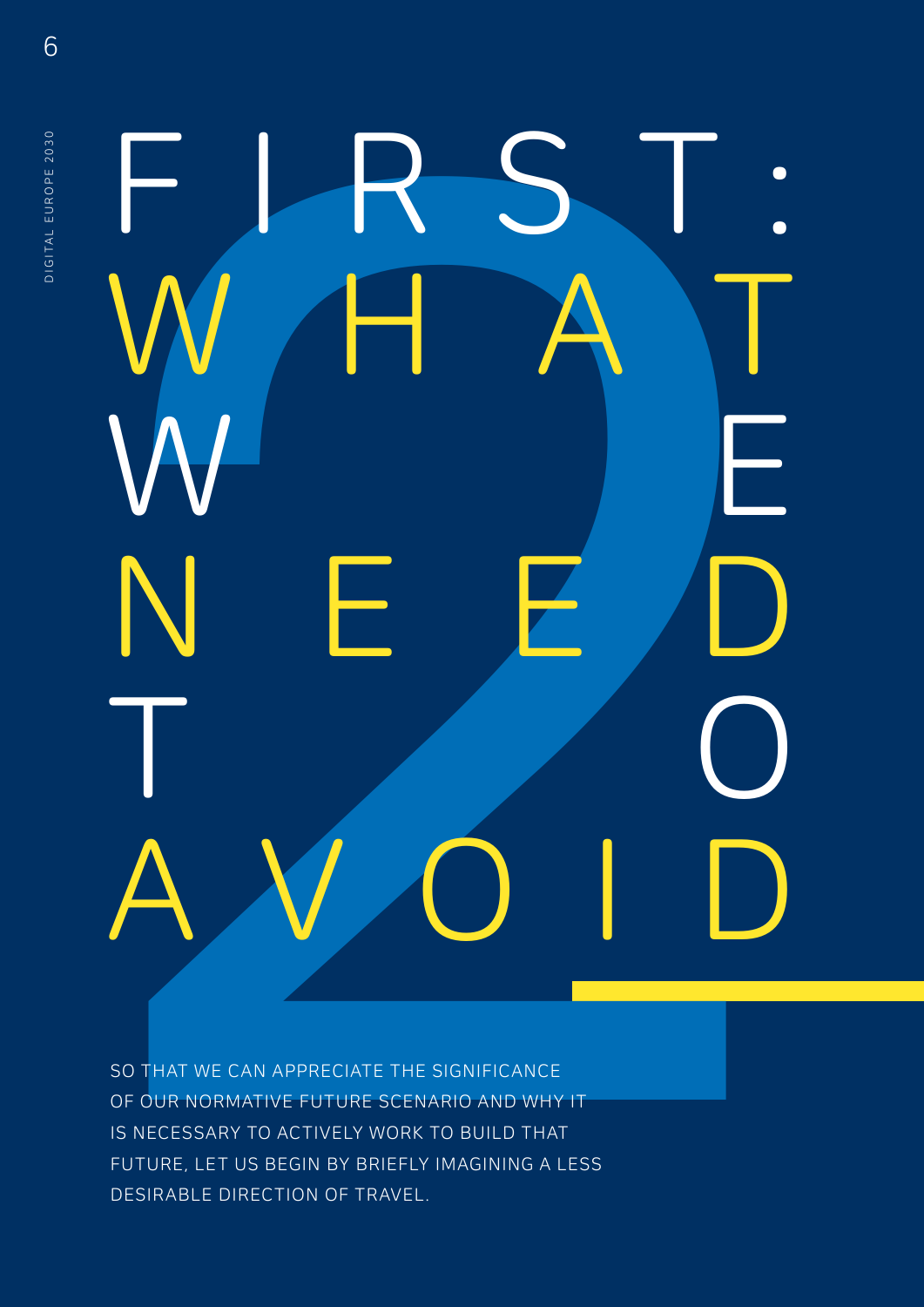### n a negative scenario, by 2030 many users and politicians still lack a basic

understanding of the relationship between technology and power. They do not recognise the broad social impact of digital business models based on a creative use of technology. They also lack skills to protect themselves and others from harm in digital spaces.

Teaching of digital literacy at schools and universities is inadequate. As a result, opportunities presented by digital technologies are not recognised and risks or negative impacts are underestimated or missed altogether.

It is a megative scenario, and though the General Data<br>
by 2030 many users and Protection Regulation (GDPR) ability to exert its influence, the<br>
politicians still lack a basic is still in force, alongside the EU has become Although the General Data Protection Regulation (GDPR) is still in force, alongside the Digital Services Act and Digital Markets Act that were passed in 2022, Brussels has failed to reform these instruments or implement other initiatives to regulate digital spaces.

2 **The Act (DSA)**  $\frac{1}{2}$  **The Digital Service Act (DSA) and Act (DSA) and Act (DSA) and Act (DSA) and Act (DSA) and Act (DSA) and Act (DSA) and Act (DSA) and Act (DSA) and Act (DSA) and Act (DSA) and Act (DSA) and Act (** ability to exert its influence, the EU has become a dysfunctional entity in the digital realm. As a result, the digital economy is largely unregulated and dominated by non-European monopolies. Users have no say in how their data is used, and there are no digital consumer protections. And if they want to switch to a different messaging platform, cloud service or network, their choice is limited as there are virtually no European alternatives.



*The European Commission unveiled draft legislation in 2020, and the acts are due to be passed in 2022.*

*[bit.ly/DigitalEurope\\_01](http://bit.ly/DigitalEurope_01)*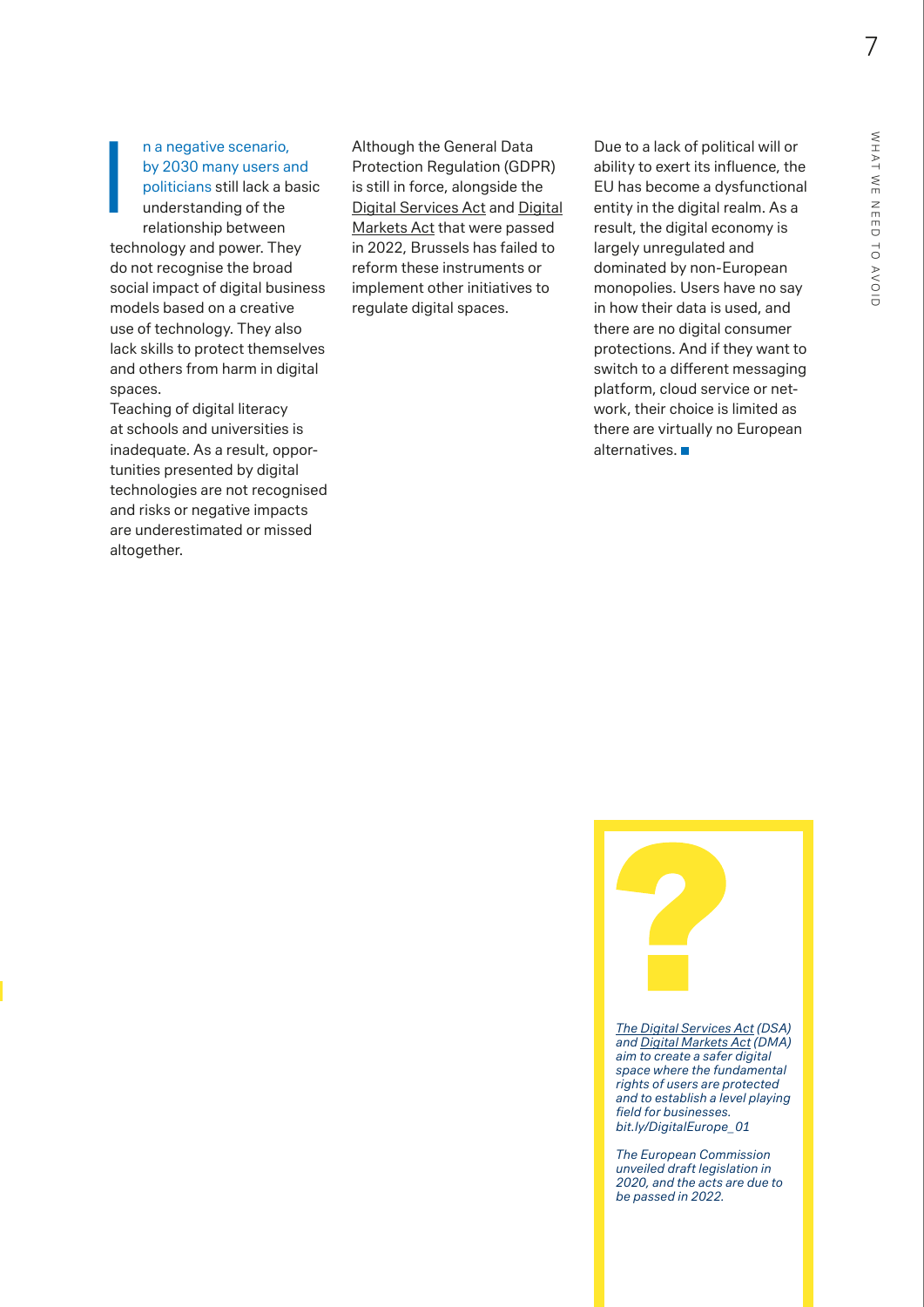I publicly accessible data and open-source technologies have failed. Although government bureaucracies hold enormous volumes of data, users and businesses have minimal access to it, even in anonymised form. Often, this is due simply to the fact that access is technically difficult and the existence of many different interfaces and portals. Meanwhile, governments themselves are no better than they were at making use of their data to plan policy; instead, they rely on analysis and recommendations from external providers.

n Europe, efforts to promote

Digitalisation of administrative processes has only incrementally improved. For most government services and official procedures, people still need to go to their local government office in person rather than being able to deal with them on the computer. Although some decision-making processes by government bodies have been (semi-)automated, these decisions still lack transparency (how did the algorithm come to that result and who designed it that way?).

Finally, the EU has failed to have any influence on standards in infrastructure development, especially the development of technologies like artificial intelligence (AI), cloud systems and platforms. Users in Europe are forced to use non-European apps, cloud services and hardware because the standards are geared to the requirements of non-European businesses.

*"The term open source describes software with licence agreements that include the following three characteristic features and cover the ten points of the open source definition: the software (i.e. the source text) is available in a form that can be read and understood by human users. It can be copied, distributed and used as many times as the users wish, as there are often no restrictions on use or the number of times it can be installed. Users are not often required to pay the licenser for copying and distributing open source software." [bit.ly/DigitalEurope\\_02,](http://bit.ly/DigitalEurope_02) p. 109*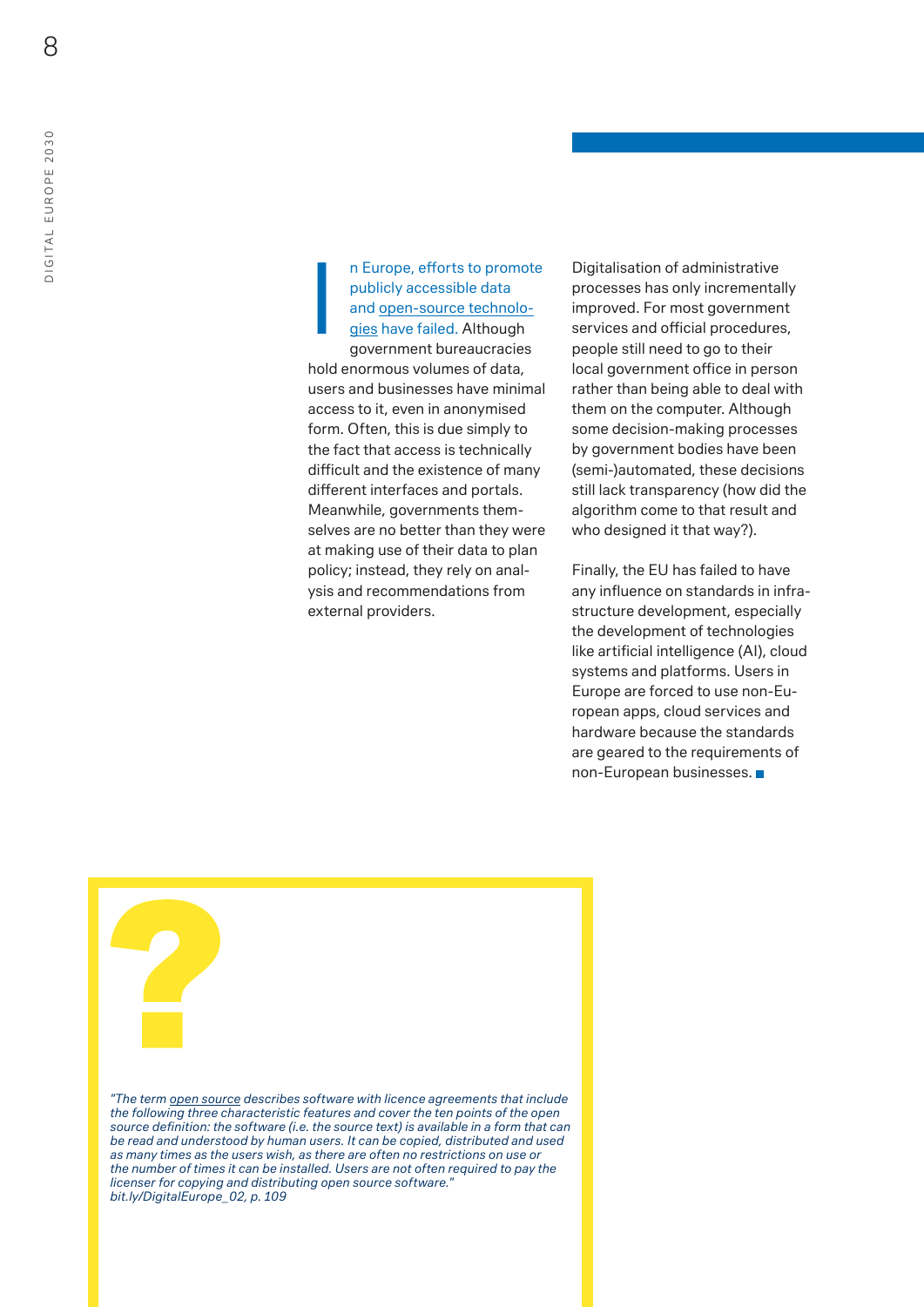SINCE MANY OF THE EU'S LOUDLY FANFARED DIGITAL PROJECTS HAVE FOUNDERED, POLITICAL AND SOCIAL APATHY HAS SET IN.

> n all key technologies, existing asymmetries between the EU, China and the USA have been sharply reinforced, and I

the technological dependence of European digital businesses has grown. Since many of the EU's loudly fanfared digital projects have foundered, political and social apathy has set in. Dashed expectations of opportunities and processes for participation – including both participation through digital means and the ability to have an influence on digital spaces – have bred frustration, alienation and a sense of political impotence. As a result, many have lost faith in democratic institutions, and this problem extends far beyond digital policy.

To prevent this scenario from coming about, policymakers, and European societies, need to actively steer against the prevailing trend. We want to help by presenting a positive, tangible picture of a future in which Europe has adapted and updated its vibrant democracies to the digital era. We then set out concrete steps that could be taken to help make this vision a reality.

9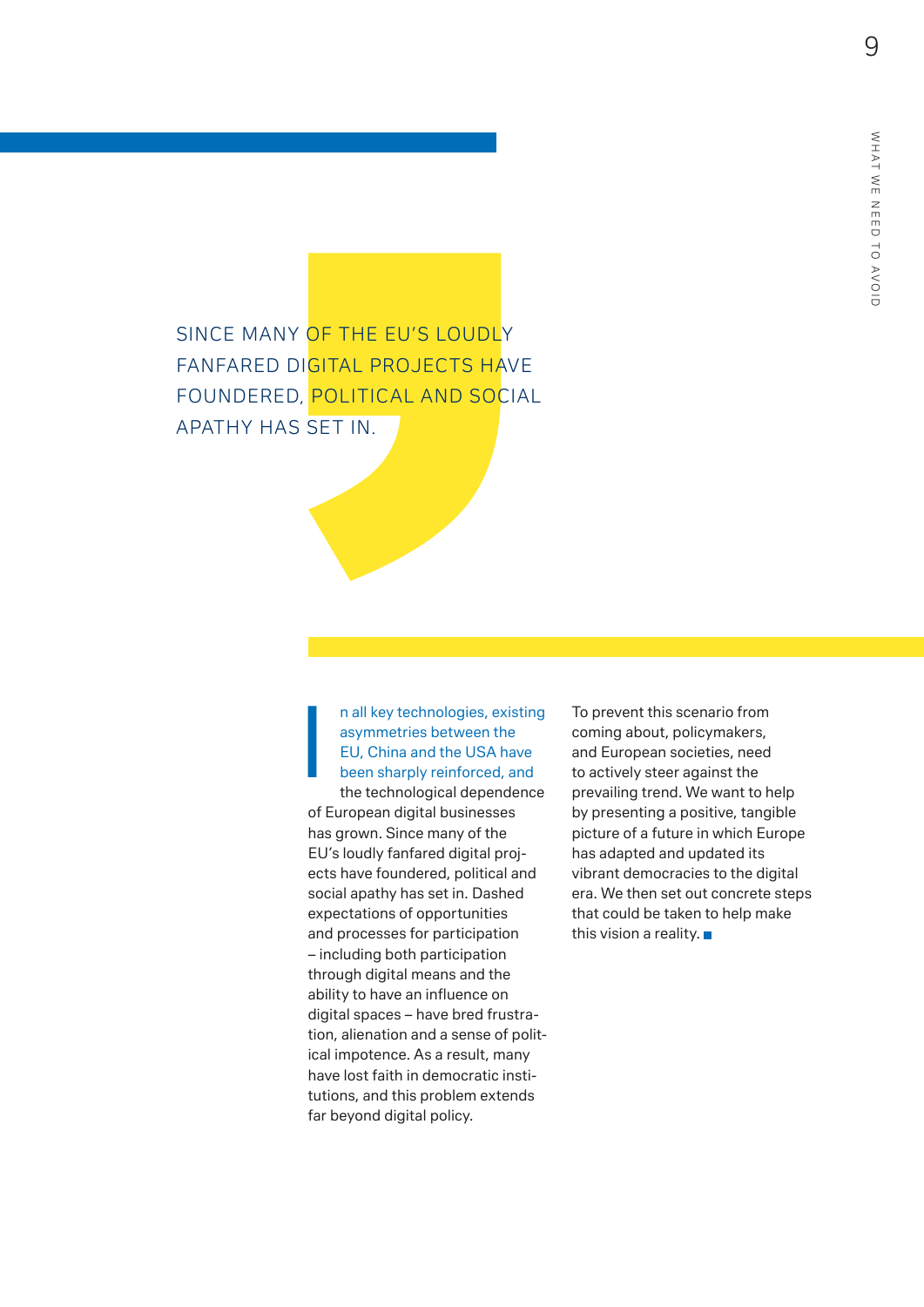# <span id="page-9-0"></span>THE YEARS 2030. IN DIGITAL EUROPE, THE RELATIONSHIP IS 2030. IN DIGITAL EUROPE, THE RELATIONSHIP IS 2014 The Home E DES IR A B L E FUTURE SCENAR

BETWEEN DATA AND DEMOCRACY HAS DEVELOPED IN A VERY POSITIVE DIRECTION. BELOW, WE PRESENT A SNAPSHOT OF THE 2030 WE'D LIKE TO SEE.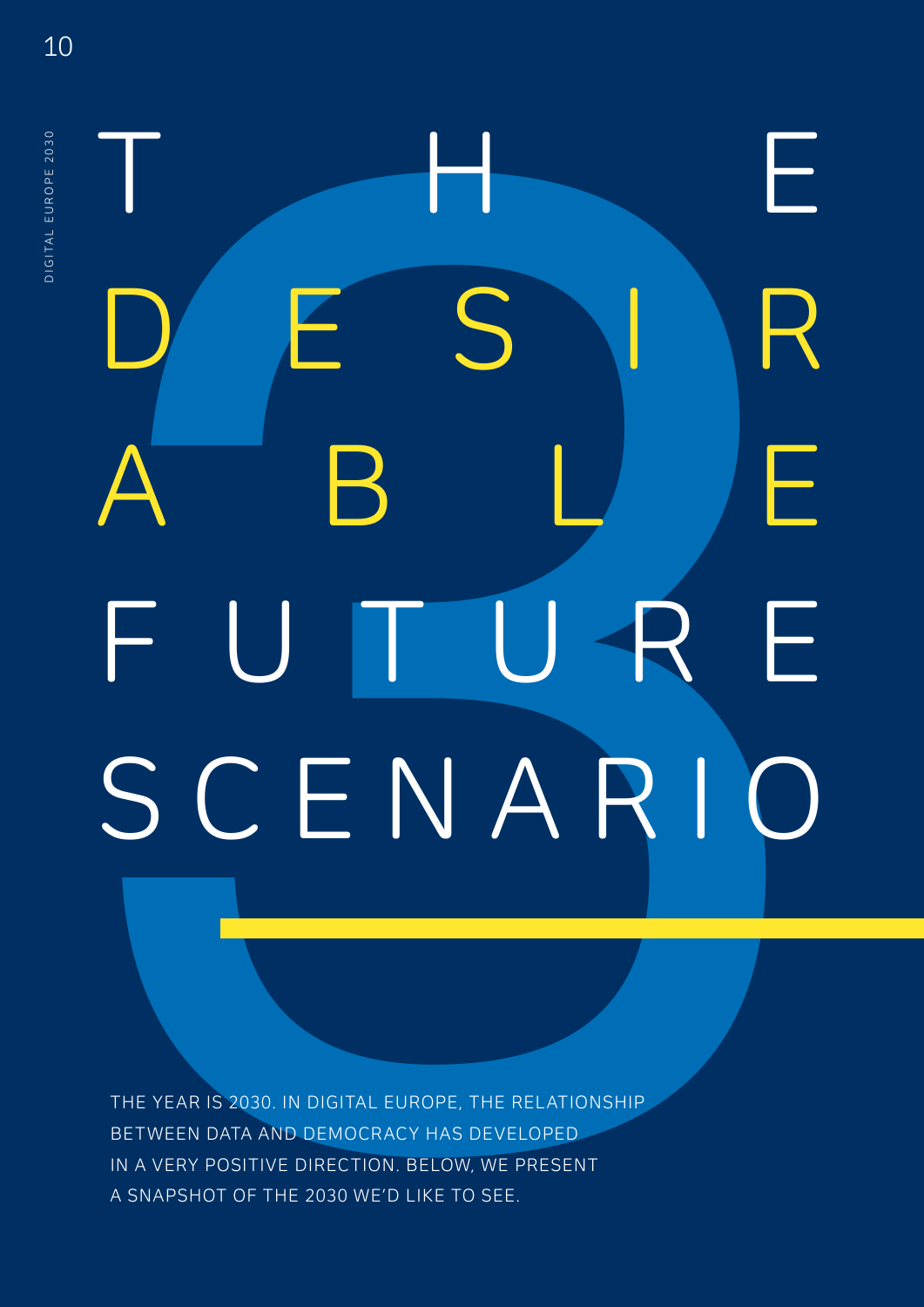THE DESIRABLE FUTURE SCENARIC THE DESIRABLE FUTURE SCENARIO

he choice of the year 2030 for our future scenario was deliberate. On the one hand, eight years is enough time to instigate major changes, equivalent to around two legislative terms. It means our future scenario still lies within the horizons of long-term political planning and is not too far off the present. Eight years is also enough time for transformative strategies to bear fruit and take us closer to the desirable future scenario. On the other hand, our scenario does not include changes that we'd like to see but which would take far longer than eight years to achieve. T

We've chosen to describe this scenario in textual form, which will necessarily have a beginning and an end. Unlike with a picture on the wall, readers can't get a rough idea of what the scenario entails at a glance and then scrutinise the interesting details more closely in whatever order they like. We present readers with one arrangement of fourteen sections, out of many possible ones. Almost all these sections are connected, not just those that come immediately before or after each other. Before we move on to the future scenario, we'd first like to set out a few basic assumptions that we've made:  $\rightarrow$ 

EIGHT YEARS IS ENOUGH TIME FOR TRANSFORMATIVE STRATEGIES TO BEAR FRUIT AND TAKE US CLOSER TO THE DESIRABLE FUTURE SCENARIO.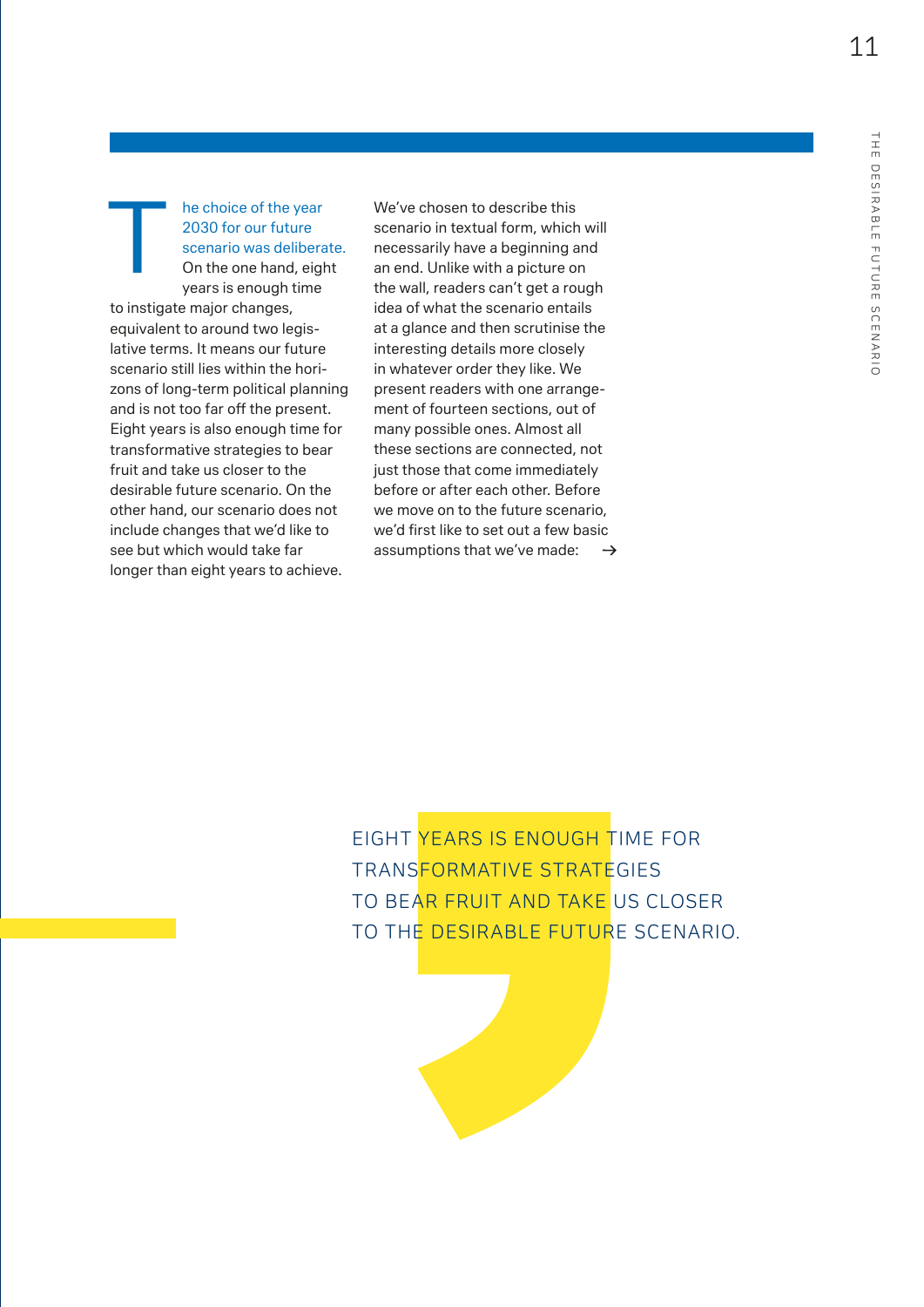### S ASSUMP TIONS



12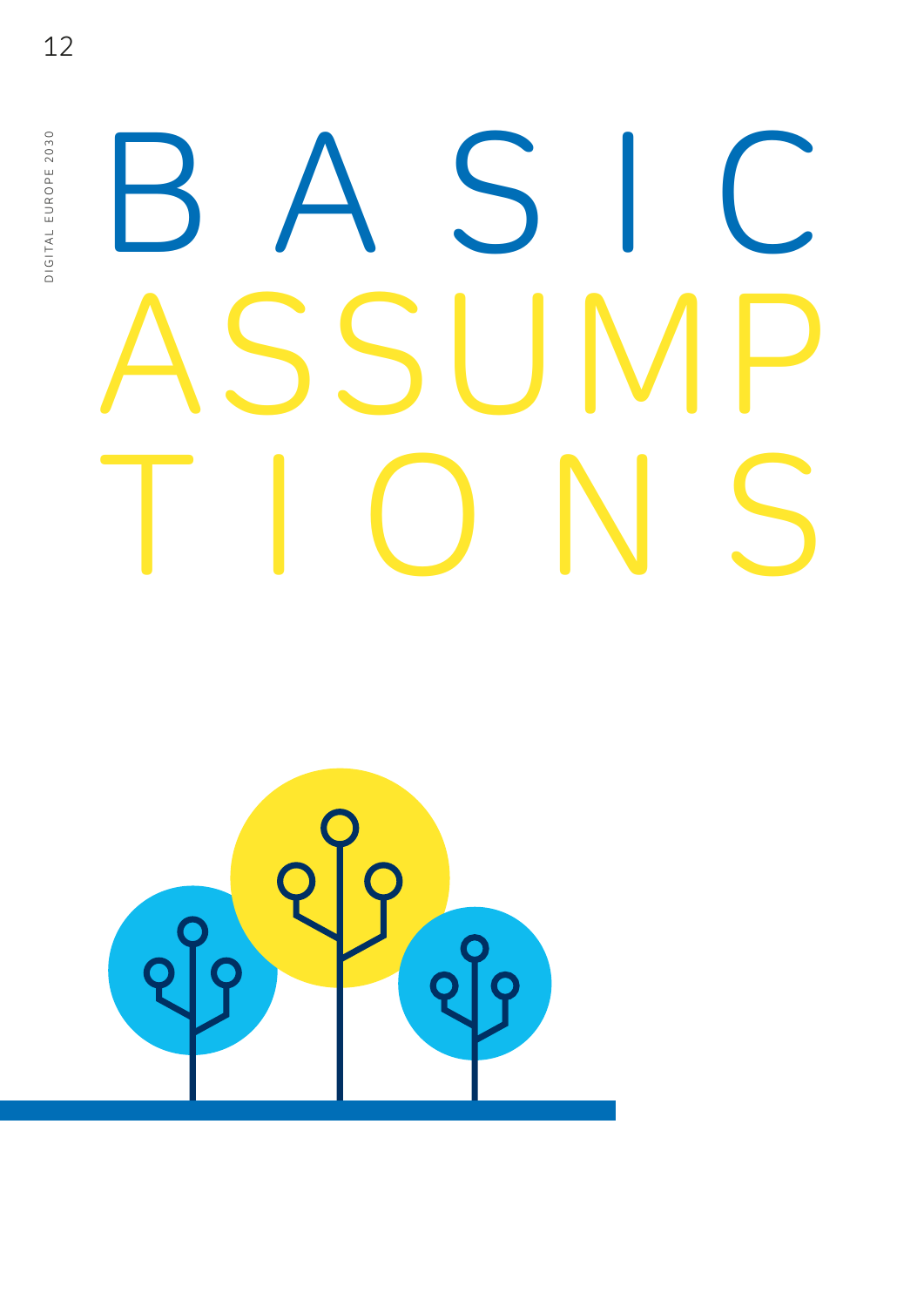BASIC ASSUMPTIONS BASIC ASSUMPTIONS

### Complex interconnectivity

By 2030, both the wider political and social context of the data economy and the landscape of standard technologies have changed substantially. The era of the mobile device as the heart of users' digital lives has been largely supplanted by a complex interconnectivity of people and objects ('Internet of Things') mediated by voice assistants, cameras, wearables and implantables.

### Openness, internationalism and scope of EU standards

The EU successfully facilitates exchange and cooperation with international partners and advocates multilateral solutions. Its standards are also binding on the big platforms based outside the single market/Europe.

### Eco-friendly digitalisation

On top of that, a green digital transformation has taken place. The carbon footprint of data centres has been reduced by minimising the amount of data being processed, improving computing power and using renewable energy. Energy consumers also offset their climate impacts. Digitalisation has been achieved in a form compatible with sustainability targets.



*"The term data economy is understood as a form of industry in which institutions, value creation chains, dynamics of competition and consumer behaviour on markets change through the growing use of digital technologies. The relationships between market participants (and/or institutions) are becoming increasingly data-based. This development is associated with the establishment of diverse platforms, data partnerships, data spaces and new value creation networks." [bit.ly/DigitalEurope\\_02](http://bit.ly/DigitalEurope_02), p. 103*

*Wearables are items of computer technology worn on the body or head. Their purpose is usually to support a real-world activity, for instance by providing (additional) information, analysis and instructions. [bit.ly/DigitalEurope\\_03](http://bit.ly/DigitalEurope_03)*

*Implantables, by contrast, are devices that are implanted in the body rather than being worn. Until now, they have mainly been used in the medical sector.*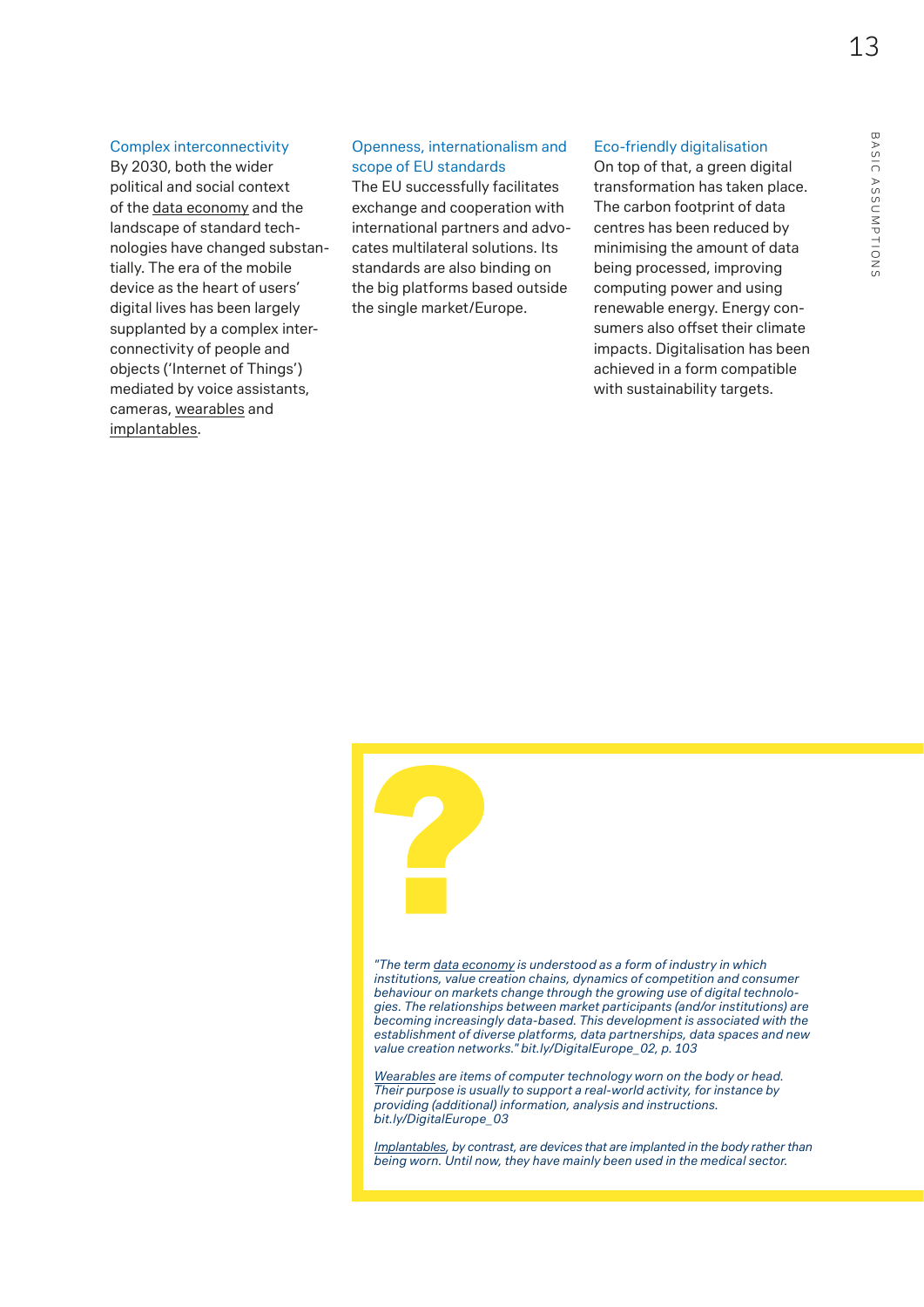### THE F U TURESCE NARIO

### The EU regulations from the early 2020s have been successfully implemented and updated

The EU's digital regulations have achieved their goals over the past decade: a functioning, diverse digital market operates within the framework of European legislation such as the DSA/DMA, which has been updated to reflect changing conditions. Instead of the market being dominated by a few big monopolies from a handful of countries, there is a wide range of market players from right across the world.

Data is able to move freely within the EU. Personal data is processed in line with various privacy standards, which have been amended with input from civil society and ordinary citizens. These include GDPR and EUid, a single sign-in system for EU citizens and businesses that each member state provides to its citizens. In 2030, data – and especially personal data – is managed differently; data trustees have become very common and only allow data to be used where it is in users' interests. Revenue models based on one-sided use of personal information, which often used to incentivise the collection of vast quantities of data, have been largely eliminated by the new constitution.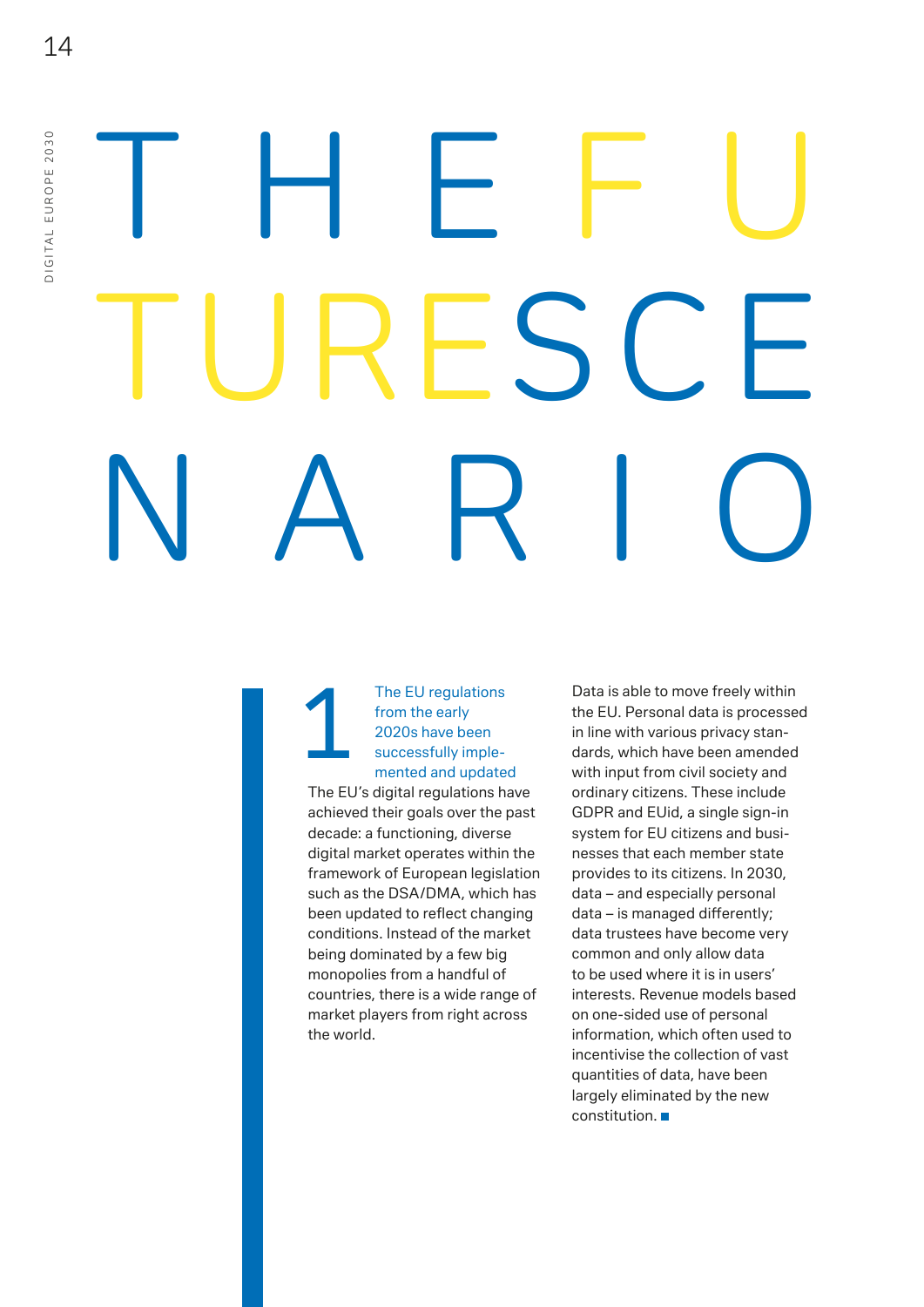Improved access to digital infrastructure Almost all European citizens have broadband access. In any expansion of digital infrastructure, the focus is not just on economic/monetary indicators but also on social and political objectives such as equal access and security. This applies in particular to tenders for infrastructure projects. New forms of market failure in the digital age have been identified, and effective state interventions are used to keep them under control. Social security benefits are set at a level that allows for the cost of accessing digital infrastructure, including hardware and software. Regulations prohibit ISPs from discriminating against other providers' content. In sum, the first kind of digital inequality (access to digital technology) has been reduced. 2



### 3

### Wide range of training courses to strengthen digital and media literacy

Alongside national-level courses, there are also European/ EU-funded digital literacy courses for people of all ages. These courses teach people how to use digital technology and provide

them with contextual knowledge about (power) structures in the digital economy and sociopolitical aspects of the digital transformation. The education and training on offer ranges from new school subjects to courses at further education colleges to continuing professional development in the workplace. Some member states have amended their employment law to allow workers to take training leave, so that they can make effective use of the training opportunities. These measures have reduced the second kind of digital inequality (ability to use digital technology).  $\blacksquare$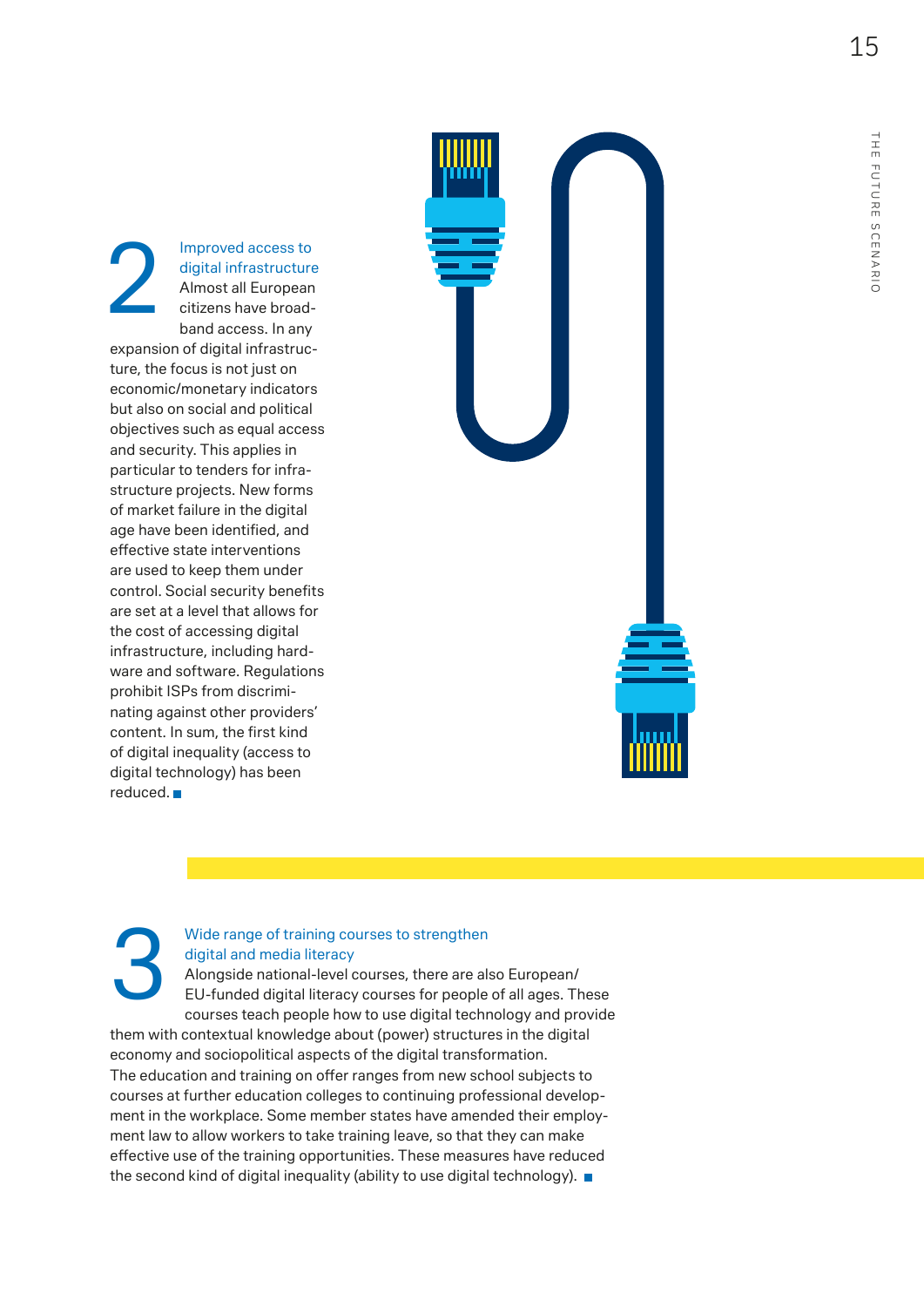*"Interoperability is the ability of various systems, organisations and technologies to work together." [bit.ly/DigitalEurope\\_02,](http://bit.ly/DigitalEurope_02) p. 107*

*Increased interoperability could, for instance, open up previously closed-off communication networks and allow users of a messaging service like Signal to exchange messages with WhatsApp users.* 

Pluralist media landscape and democratic public sphere New media platforms are supported by the 4

European Commission (for example through a dedicated fund) if they meet certain regulatory and technical standards. Funding is given to platforms whose algorithms do not encourage polarising content/ discussions and the spread of disinformation, that respect privacy and that comply with interoperability standards. On these platforms, users can integrate content from different areas of interest.

By 2030, this decentralised approach has allowed multiple interoperable platforms to flourish as alternatives to the media platforms that used to dominate the market. Some media platforms have also undergone a process of internal democratisation; for instance, they have introduced or strengthened co-determination mechanisms.

Since in 2030 most people have access to digital technology (2), there is a high level of digital and media literacy (3) and there is a pluralist media landscape, a vibrant democratic public sphere has emerged.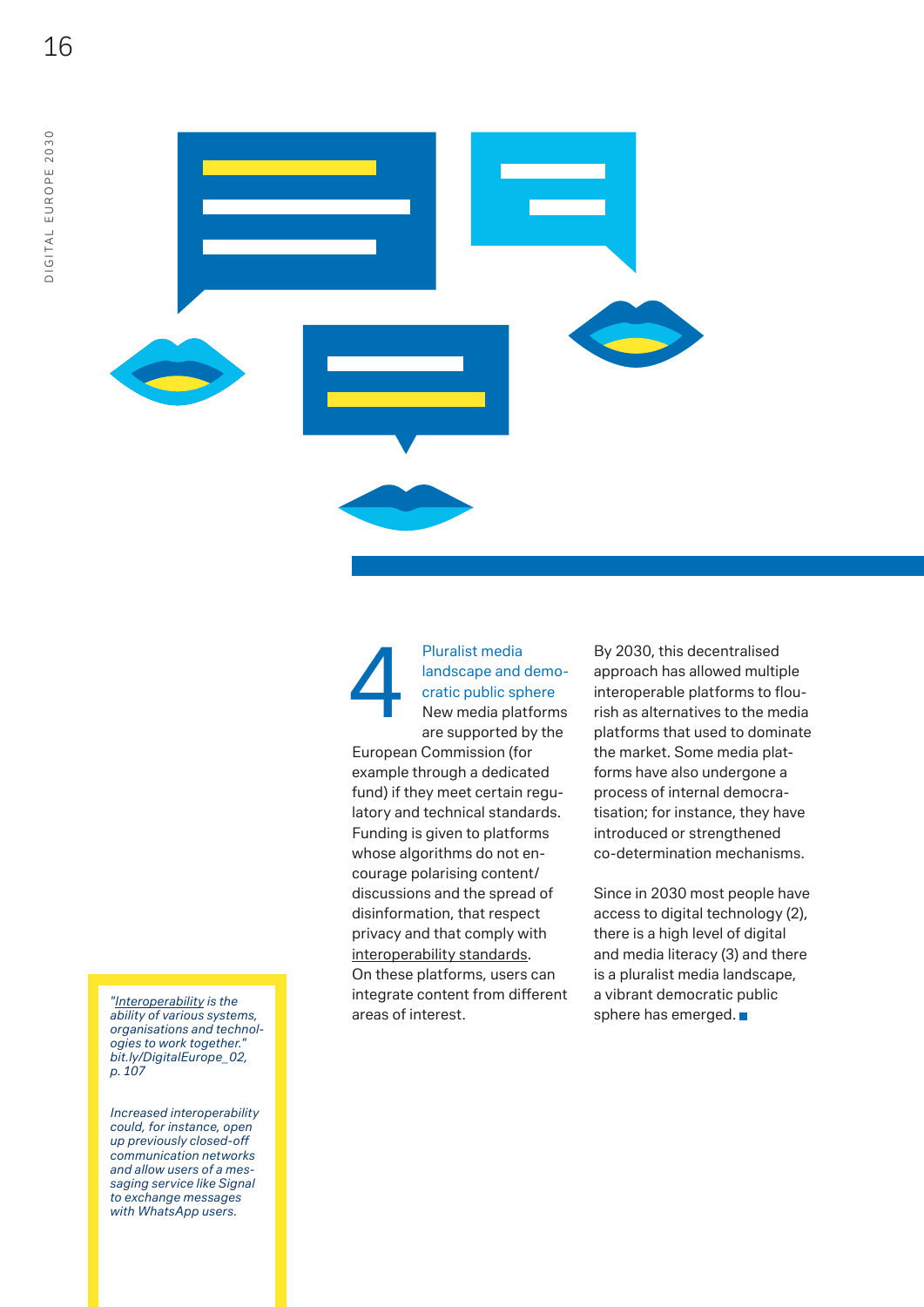### High digital literacy in the civil service, equal public–private partnerships and encouragement of 5

### open-source software

The civil service has become much better at running tendering processes for digital services. It is able to take well-informed, considered decisions when selecting service providers, suppliers and consultants (particularly in the area of digital infrastructure). The civil service has developed its own digital capabilities and is less dependent on fully outsourcing services. By reorganising its internal structures and processes to facilitate greater collaboration, knowledge transfer and a modern leadership culture, the civil service has become an attractive employer that is popular with young, technically skilled workers.

The civil service also increasingly works with companies and other stakeholders on an equal footing in public–private partnerships (PPPs). The European GovTech and civic tech sector supports digitalisation processes in the civil service through training, experience transfer and collaboration on software development and prototyping.

All government agencies are required to transparently assess whether open-source software (OSS) could be used as an alternative to proprietary products. As a result, OSS is used in over 80 per cent of new projects, increasing transparency, oversight, quality and security. Moreover, OSS developed for one particular context can be relatively easily adapted to another, e.g. a different EU member state. There is a pan-European OSS Fund that finances development projects and maintains infrastructure components (including encryption technology, navigation systems and augmented/virtual reality). ■

*GovTech (government technology) refers to technological and digital solutions provided by private and state investors and company founders for use in government, public administration and the public sector. [bit.ly/DigitalEurope\\_04](http://bit.ly/DigitalEurope_04)*

*Civic tech refers to citizens and civil society participating in research and policy via digital applications – apps, websites, platforms and more. The digital tools can create better access to information and facilitate communication and networking between citizens, organisations, communities, companies, politics and administration. This should enable more people to participate in political processes and, through more transparency, government action should be directly monitored and accountability strengthened. [bit.ly/DigitalEurope\\_05](http://bit.ly/DigitalEurope_05)*

*Virtual reality (VR) refers to a digital image of the real world that is created on a computer. VR glasses let users immerse themselves in an artificial world which seems remarkably real. (…) Augmented reality, by contrast, is based on the interaction of digital and analog worlds. This is usually achieved using glasses, but smartphone cameras can be used as well. Unlike the VR experience, users are never completely separated from their normal environment. Additional information about their environment is presented to users through their AR glasses or devices. For example, a warehouse worker can see where a specific spare part is stored on a shelf, or a mechanic can see helpful information on his smart glasses that can help him repair a particular component. [bit.ly/DigitalEurope\\_06](http://bit.ly/DigitalEurope_06)*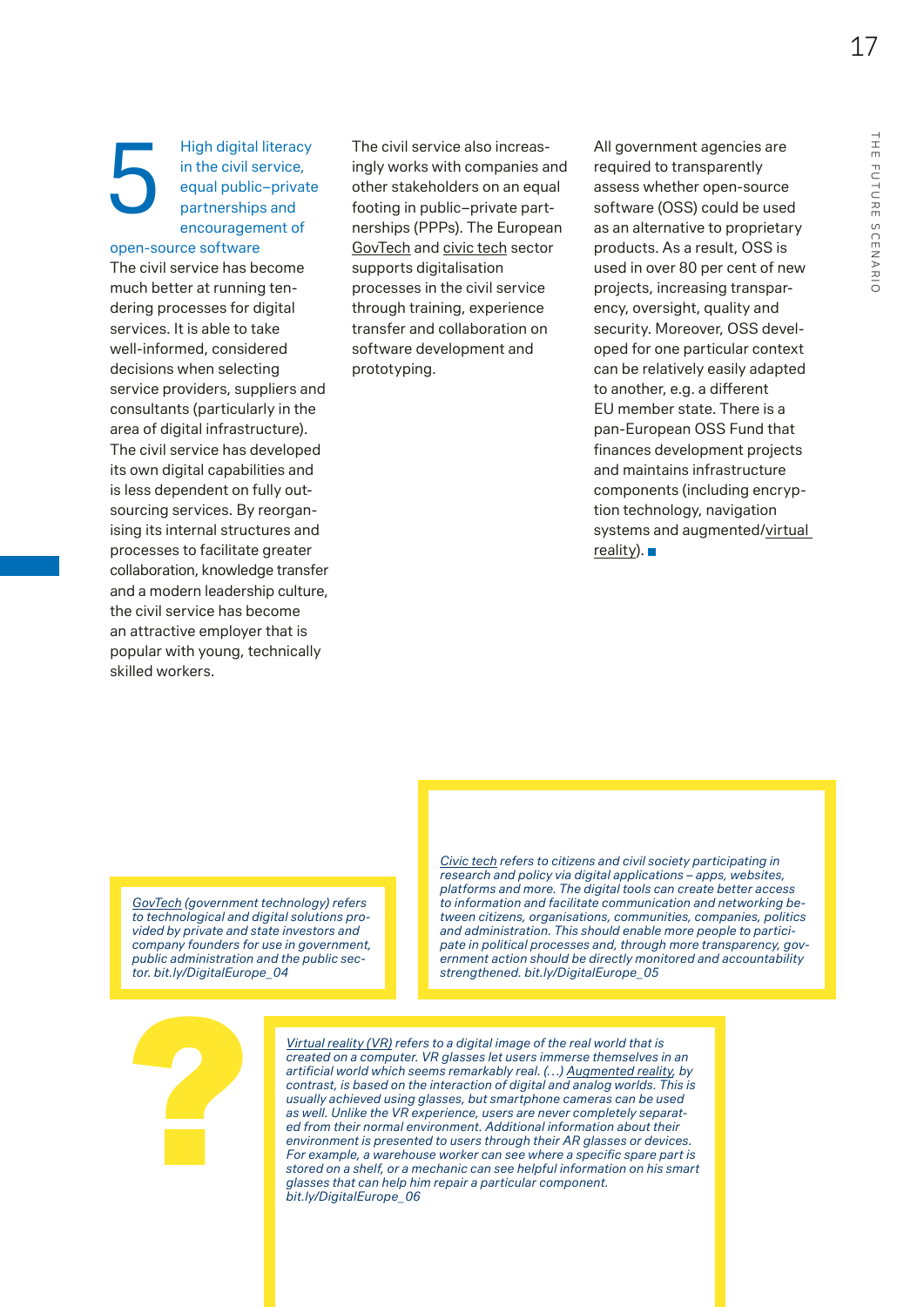### transport, culture, education)

Alongside improvements to digital infrastructure and digital literacy, European states are also increasingly using digital solutions to improve participation. Examples of this are especially prevalent in healthcare and transport. For instance, there is government funding for (electric) transport services in rural regions, which can be booked using a digital platform (co-)run by a public-sector provider. There is also a regulatory framework to enable and encourage the development of complementary digital healthcare services.

Using digital One example is the 'digital<br>technology to doctor's surgery' service the increase partici-<br>pation (particularly ensures access to health se<br>in healthcare vices in areas with weak he doctor's surgery' service that is used throughout Europe and ensures access to health services in areas with weak healthcare infrastructure that cannot be expanded in the near term; it is expressly not intended to replace analogue healthcare services. In the cultural sector, digital technology offers creators new opportunities to launch their own projects and develop new forms of virtual production, communication and education. All in all, digital solutions allow more inclusive, discriminationfree access to culture and education.



Giving citizens a greater say through digitally facilitated civic participation (citizens' assemblies)

7

In 2030, government agencies are digitally literate and the public is politically informed and active. Many randomly selected citizens' assemblies on key social and political issues have been established at EU, federal, state and local level. Depending on the powers assigned to them, they serve an advisory or decisionmaking function. In any case, the assemblies have an active, constructive influence on policymaking, as they are integrated into the subsequent decision-making process. Alongside assemblies that operate wholly online, there are still some (often locally organised) that meet in person, though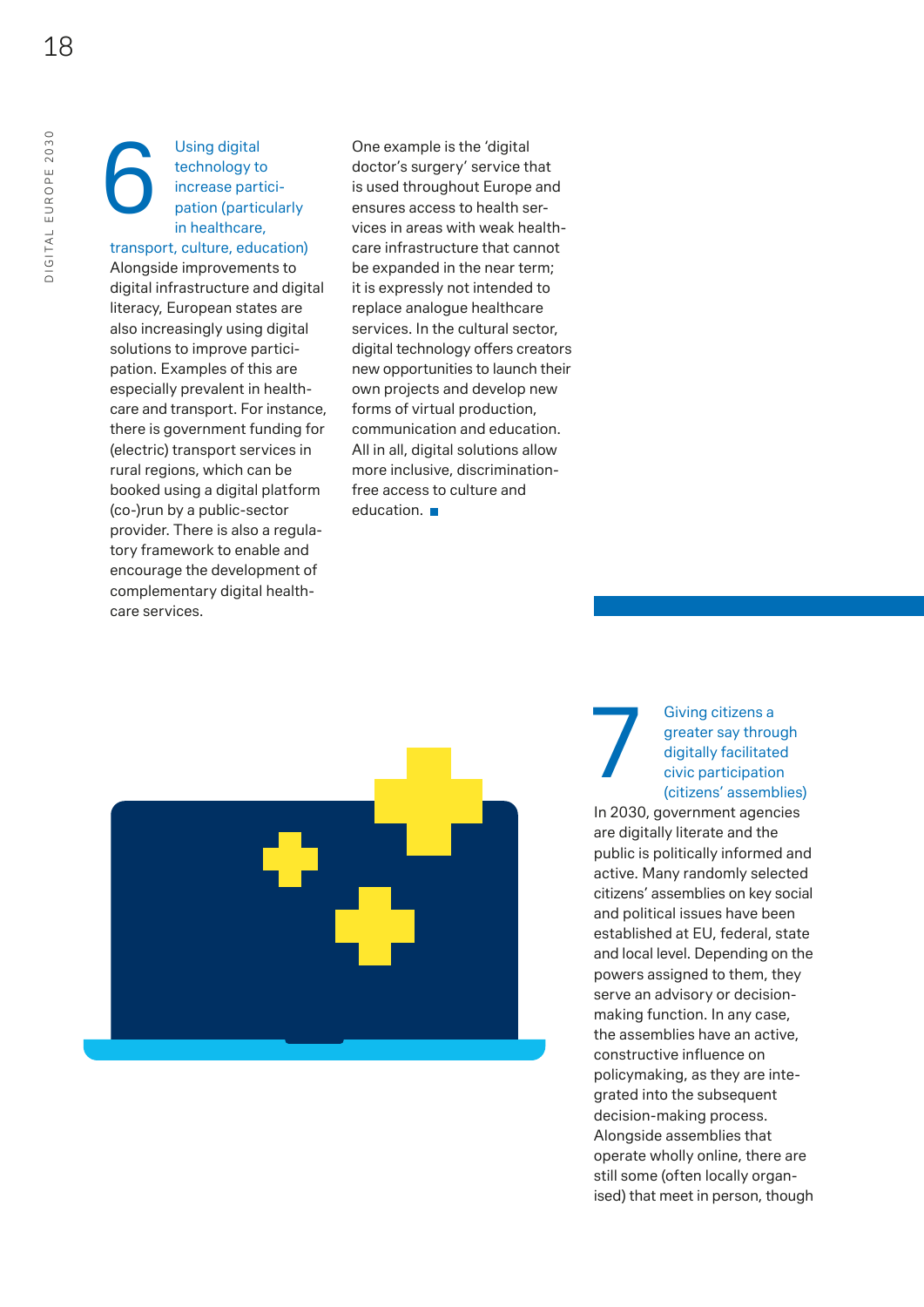### Expanded participation in EU digital policy Processes for participating in EU digital policy have been extended. These processes help to create a political basis for democratically organised access to data and for innovative digital applications designed for the public good. This applies especially to regulations on interoperability standards and European data spaces (see section 10). Expanded The participatory processes<br>participation in have improved trust between<br>EU digital policy digital policy stakeholders are<br>processes for partic-<br>inating in EU digital and the public) to better out-

have improved trust between all digital policy stakeholders and led (in the view of both experts and the public) to better outcomes. The EU provides funding for these processes at national and local level. There is now also a large network in which policymakers, civil society organisations and businesses regularly discuss issues around the use of and access to data.

even they make use of digital solutions: for instance, to select participants or to allow external experts to attend virtually (including AI-managed simultaneous interpreting). To make the process more transparent to the outside world, the meetings are streamed and there is the option to poll public opinion in real time.

Civic participation is very high: over half of all EU residents have been involved in participatory processes at at least one level (EU, federal, state or local), and the vast majority of these in multiple processes at different levels. Citizens' assemblies play a key role in decisions on extending digital infrastructure, especially when it comes to weighing up different economic, environmental and social goals.

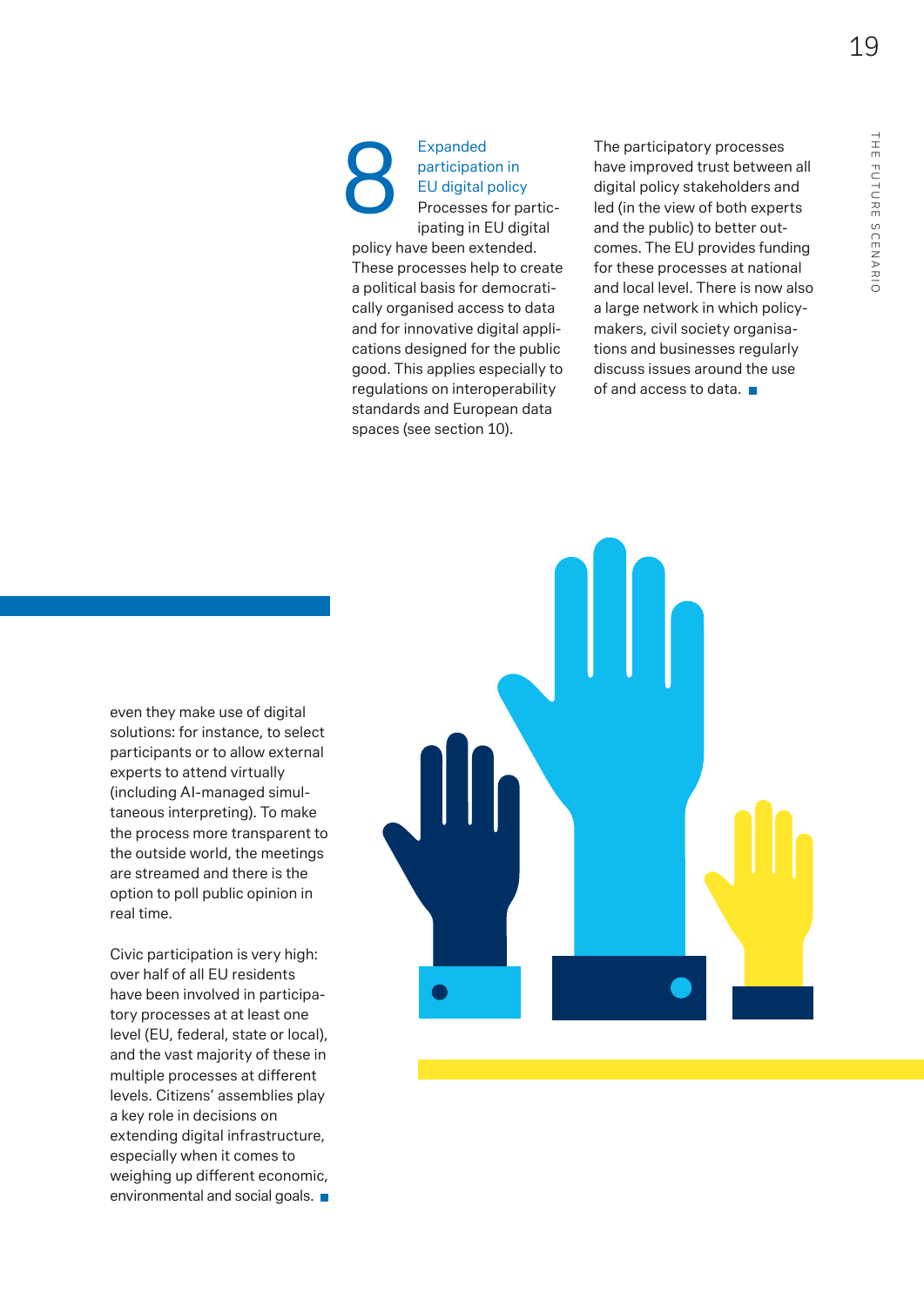### Improved technical and regulatory interoperability

A European cloud standard regulates the essential functions of cloud providers while also allowing new features to be developed. This ensures interoperability between different private and public providers, which in turn has

allowed a diverse, innovative market for European cloud solutions to flourish, reducing barriers to cloud computing for SMEs and government agencies, which no longer need to build their own servers. The result has been a big leap forward for digitalisation. There are also interoperability regulations that make it simpler to exchange different types of data using specified interfaces. European standards for interoperability have fostered competition throughout the platform economy.





### European data spaces have been created In addition, regulations

setting out targets and organisational principles have led to the creation of European data spaces. These spaces are open to the widest possible range of stakeholders (data holders, users, data subjects, service providers, etc.) and have security standards corresponding to the sensitivity of the data. For instance, there is a data space for transport that allows users to book transport services across national borders. Transport service providers offer structured data (timetables, availability of hire cars, other travellers' itineraries, traffic predictions, etc.) or an API in an open-data format. Booking

services can use this data to generate booking suggestions for users using their own algorithm and interface and taking account of users' preferences (e.g. private vs public transport). This allows users to directly make 'end-to-end' bookings across national borders.

### Another example:

A European healthcare data space facilitates international, public interest-based research on diabetes, which results in a better, more personalised selection of treatments.

European data spaces can promote innovation, growth and public welfare by enabling access to public goods. Besides a public funding system, this requires European venture capital so that these start-ups are able to flourish in the digital economy and are not dependent on funding from outside Europe. In addition, the improved competition in Europe resulting from successful regulatory efforts (1) prevents big companies from hogging the benefits of open data at the expense of smaller companies and public services.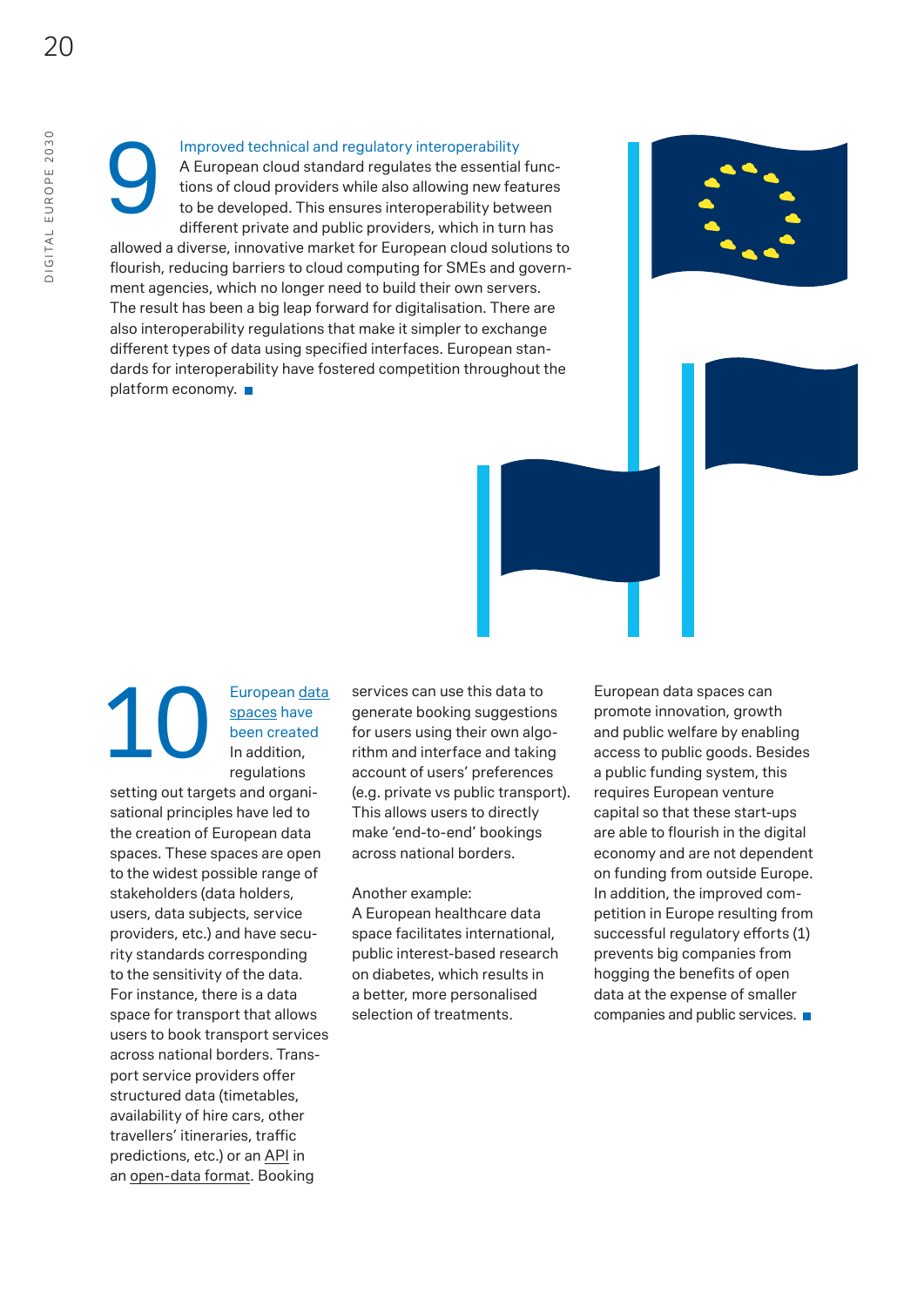### Stronger role for cities and large towns in running data projects

One specific example of a data space can be found at the level of local government, which is a key area of political activity in 2030. There is a network of European cities that are running innovative data projects. Member states permit these 'experimental zones' and make use of the lessons learned from them.

Cities exchange data on the European Urban Data Platform. This platform links together numerous climate dashboards, which many European towns and cities now have. The dashboards compile relevant data on energy and water use, air quality, greenhouse gas emissions, transport (walking, cycling, driving, public transport) and potential environmental hazards. They make it easier to measure, compare and understand successful outcomes. Civil society organisations and businesses are actively involved too. Key political decisions are increasingly made based on this real-time data from participating cities.



*"A data space is a shared, trustworthy space for data transactions. A data space is based on shared standards (or values, technologies, interfaces) permitting or promoting data transactions, for example." [bit.ly/DigitalEurope\\_02,](http://bit.ly/DigitalEurope_02) p. 105*

*"An application programming interface (API) is an interface that facilitates access to a technical system (e. g. software or a device) and determines the conditions under which the system can be used. It normally enables the standardised exchange of various data and information between systems." [bit.ly/DigitalEurope\\_02,](http://bit.ly/DigitalEurope_02) p. 101*

*"The concept of open data is generally understood as data in a machine-readable open format that is used, reused and forwarded freely by all users. Often it does not involve a one-off release of a data record but rather an ongoing process in which data is updated and users' queries relating to the data must be answered." [bit.ly/DigitalEurope\\_02,](http://bit.ly/DigitalEurope_02) p. 108*

### 12

### Use of data-aided evaluation and decision systems in policymaking

Data is used to inform policy decisions on social issues (as distinct from administrative decisions by government agencies, see below). Cities and

(large) towns and state/federal agencies use digital tools to help plan policy in a more consistent way. 'Bottom-up' data is increasingly used for early identification of areas where action is needed. These processes ensure that decision mechanisms and procedures are documented as transparently as possible, so as to permit legal challenges. Data-aided evaluation and monitoring systems are used in many areas of policy: social policy (pensions, unemployment insurance, etc.), health policy (health insurance benefits and contributions), environmental, transport and climate policy, customs policy and so on.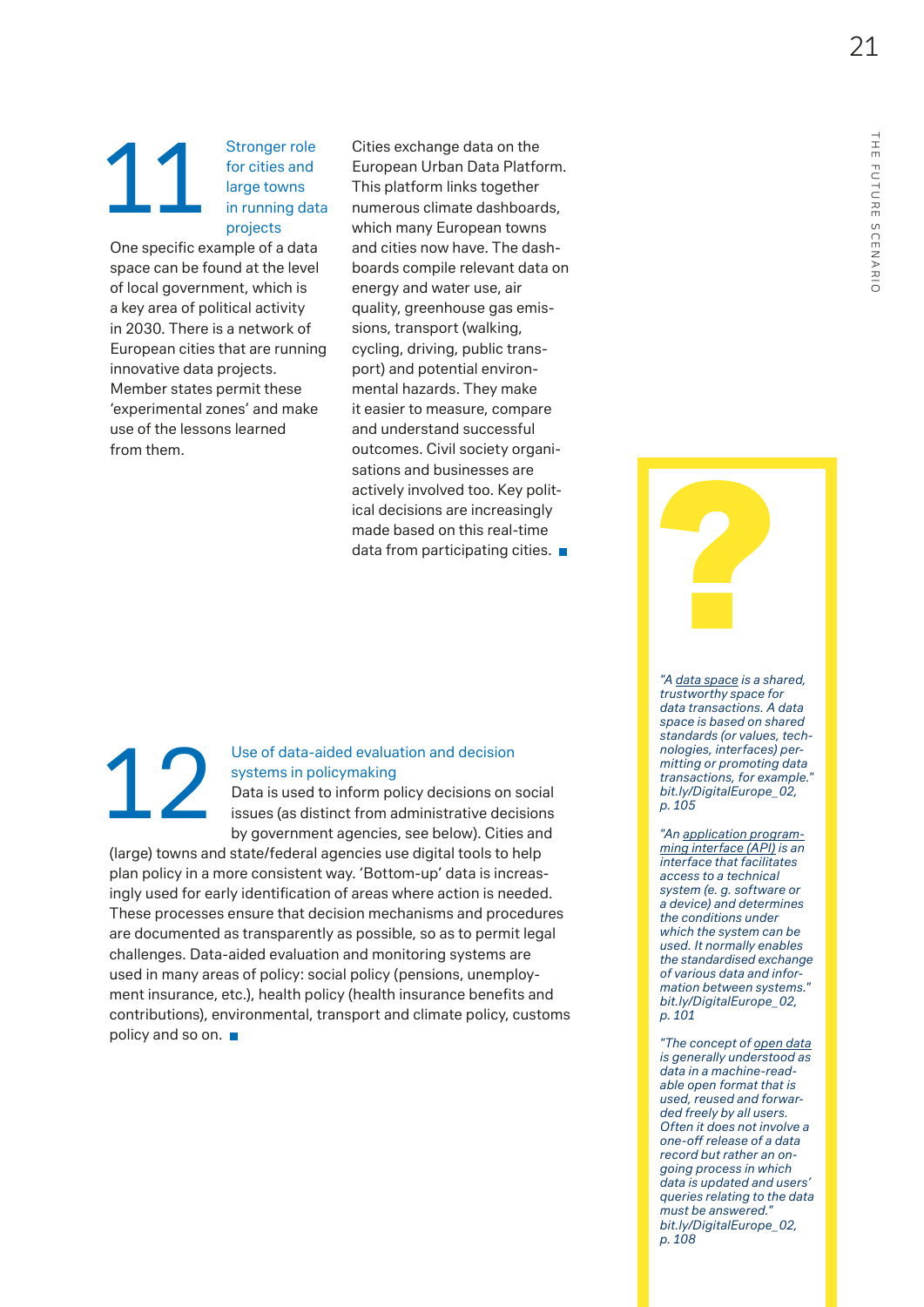System for e-government services and (semi-)automating public

### administration

Interoperability standards and data spaces have helped to establish a European version of the Estonian X-Road. It brings together all technical, legal and regulatory conditions, so that in principle all EU member states can digitise their government files and records (legislative, judicial, administrative) in the coming years. EU citizens can access almost all European government services and official procedures on a readily accessible, user-friendly platform (the updated version of Your Europe)

System for<br>
e-government<br>
e-government<br>
services and<br>
(semi-)auto-<br>
or property purchases). These<br>
mating public<br>
platforms have been very appointment in person (except for cases such as marriages or property purchases). These platforms have been very popular. By 2030, thanks in part to consistent use of OSS, the first European e-government applications have been fully digitised in line with data space regulations, including a digital European/international driver's licence and European education accounts for managing credits across multiple universities.

> Digitalisation has cut red tape in many EU states and significantly sped up administrative processes by government agencies. Some benefits are proactively administered by the

state without citizens needing to apply. For instance, immediately after a child's birth certificate is issued the parents are sent a prefilled application for child support. Where decisions are (semi-)automated, the algorithms are transparent and all decisions can be appealed. Areas relating to fundamental rights (such as asylum applications) are excluded from (semi-) automated decision-making.

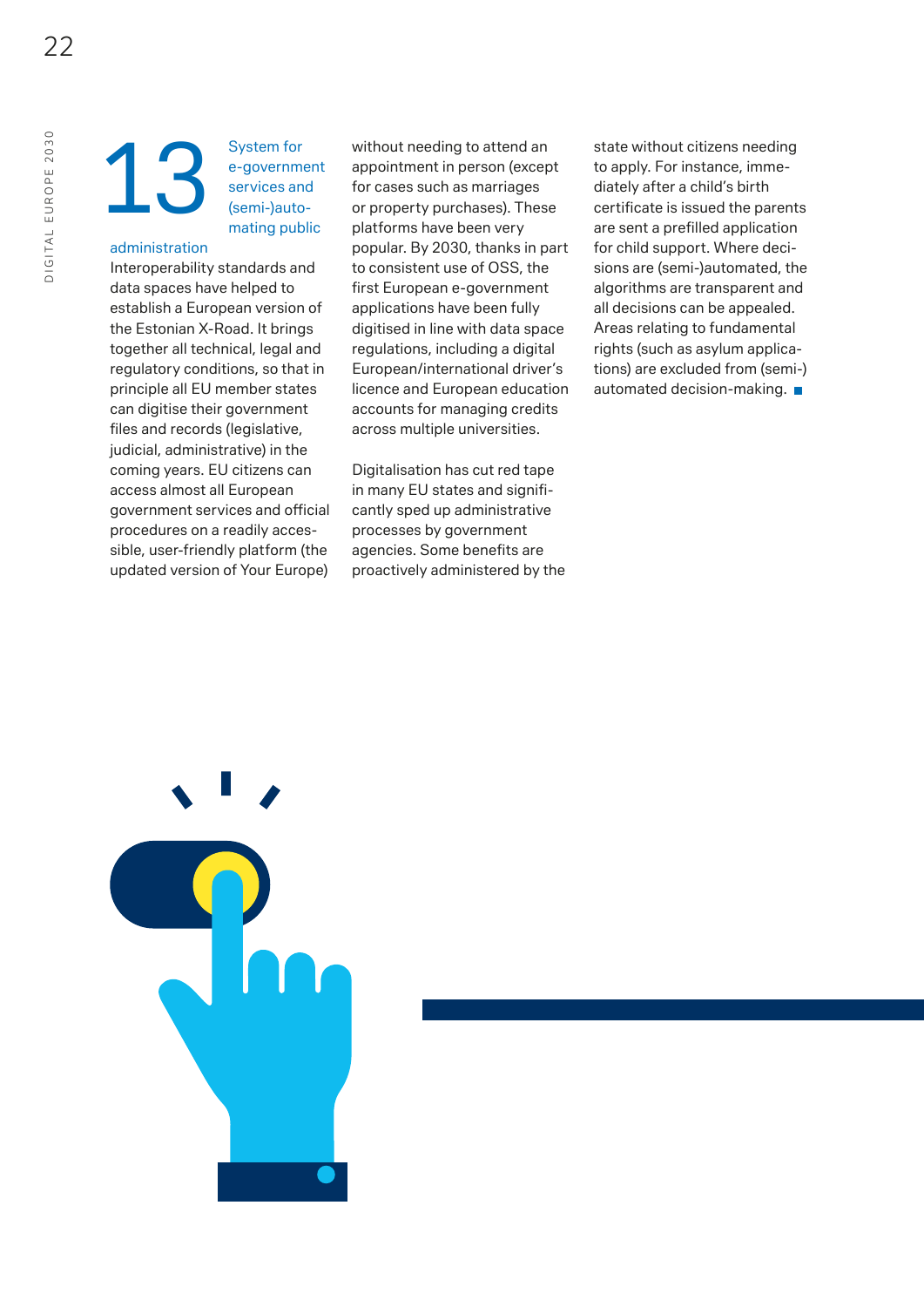

### Emergence of cooperative technology ecosystems **Standardised**

interfaces have also allowed a rapid expansion of digital applications designed for the local government level. As well as the interconnected climate dashboards mentioned earlier, there is now for instance an app developed by a Prague PPP that allows road users to report dangerous traffic situations with a single click, and which the municipal authorities use to set priorities for infrastructure projects or to rapidly implement preventive measures where necessary. Since this app operates with universal interoperability standards, complies with European data space regulations and uses OSS, many other cities have introduced it too (and made a contribution to the development costs for the

Emergence of GUI). In Groningen, a civic tech<br>cooperative initiative in collaboration with<br>technology local government and software<br>ecosystems companies are working on an<br>Standardised ungrade that would allow the initiative in collaboration with local government and software companies are working on an upgrade that would allow the app to detect patterns in the stress indicators transmitted by users, which would mean that consenting users would no longer need to make reports manually.

*A graphical user inter-*

*face (GUI) is an interface between human and machine that displays a system's back-end code in the most user-friendly way possible, so as to simplify day-to-day work with that system. Symbols and images are of particular importance, because they allow a universal application not dependent on text. For instance, almost everyone knows what a Wi-Fi symbol looks like, while the word for it is very different in different languages. [bit.ly/DigitalEurope\\_07](http://bit.ly/DigitalEurope_07)*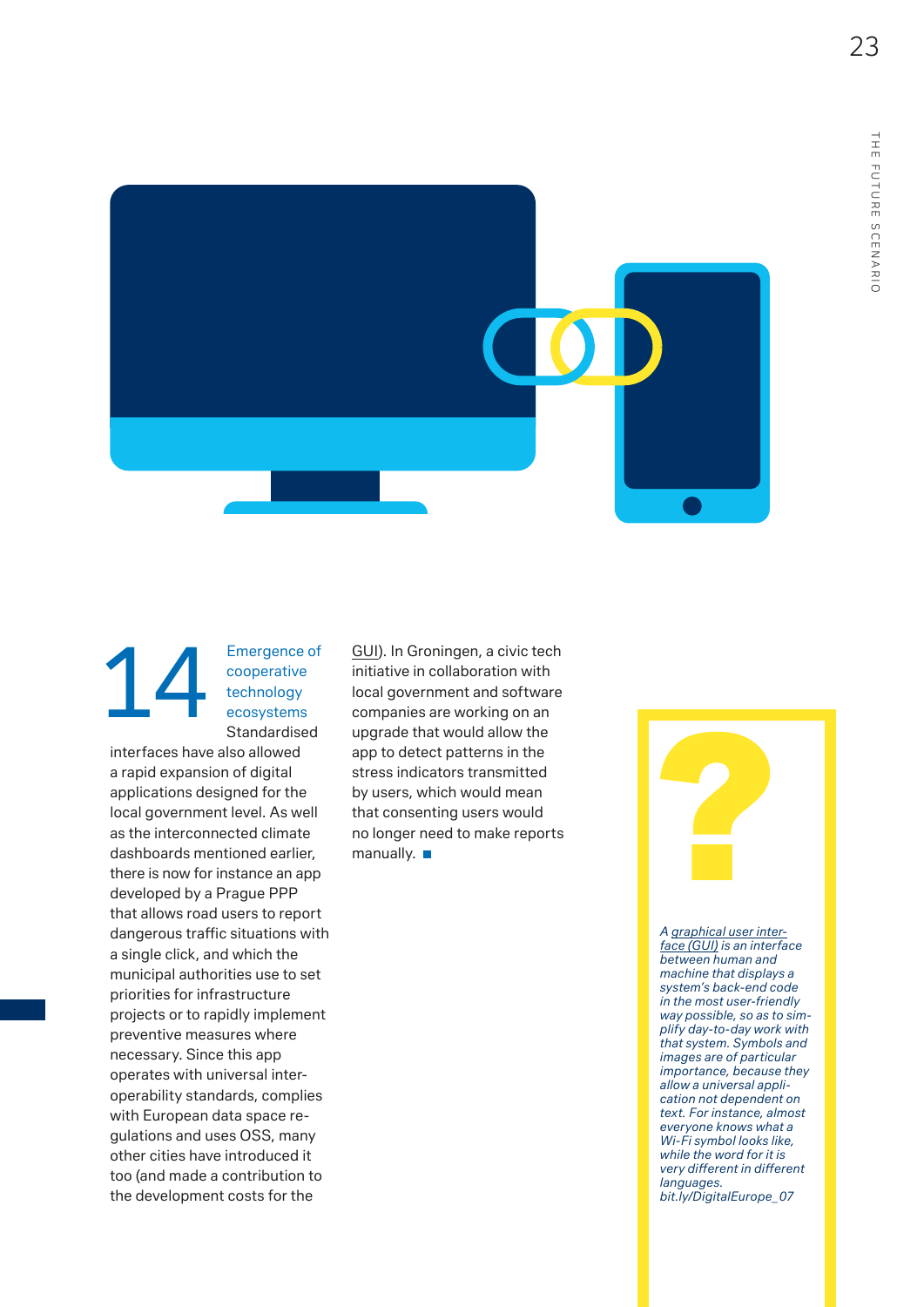## T G O A L S :<br>LITERACY,<br>DIVERSITY,<br>P A R T I O N<br>P A T I O N THE HAND GOALS: LITER ACY, ERS PARTICI PATION

THE FUTURE SCENARIO CAN BE SUMMED UP IN TERMS OF FIVE INTERRELATED GOALS:

<span id="page-23-0"></span>24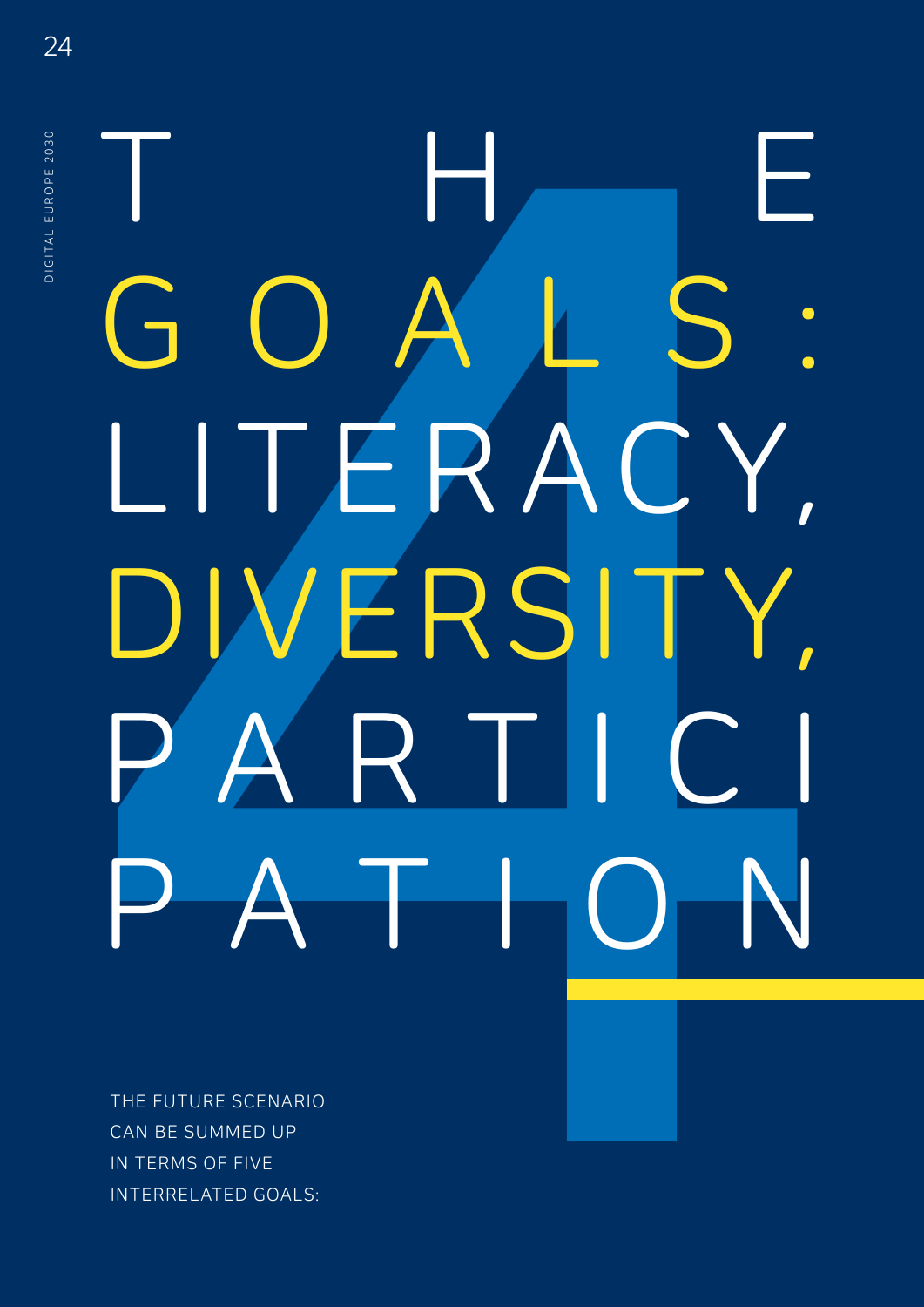1) Improved access to digital infrastructure and better digital and media literacy among the general population thanks to updated regulations, a wide range of training courses and improved participation in healthcare, transport, culture and education thanks to digital solutions.

### 2) Creating a pluralist media

landscape by funding platforms whose algorithms do not encourage polarising content and the spread of disinformation, that respect privacy and that comply with interoperability standards.

3) Raising digital literacy in the civil service to a par with the private sector, digitalising all government services and official procedures in line with a single European standard and

introducing (semi-)automated administrative procedures in government agencies.

4) Giving citizens a greater say with digitally facilitated civic

participation (e.g. citizens' assemblies), expanding participation in EU digital policy and introducing data-aided evaluation and decision systems in policymaking, with cities leading the way.

5) Facilitating the creation of cooperative and sustainable digital ecosystems by creating European data spaces and technical/regulatory interoperability

standards while also developing and enforcing EU regulations in the digital sector (e.g. DSA, DMA, GDPR, EUid). ■

THE GOALS THE GOALS

The options for action devised by the group focus mainly on the last three goals. In our view, they offer the greatest potential for innovative and effective policy options. The first two clusters of issues can be regarded as essential preconditions for achieving other goals. Moreover, they also featured prominently in the Alfred Herrhausen Gesellschaft's previous foresight project. ■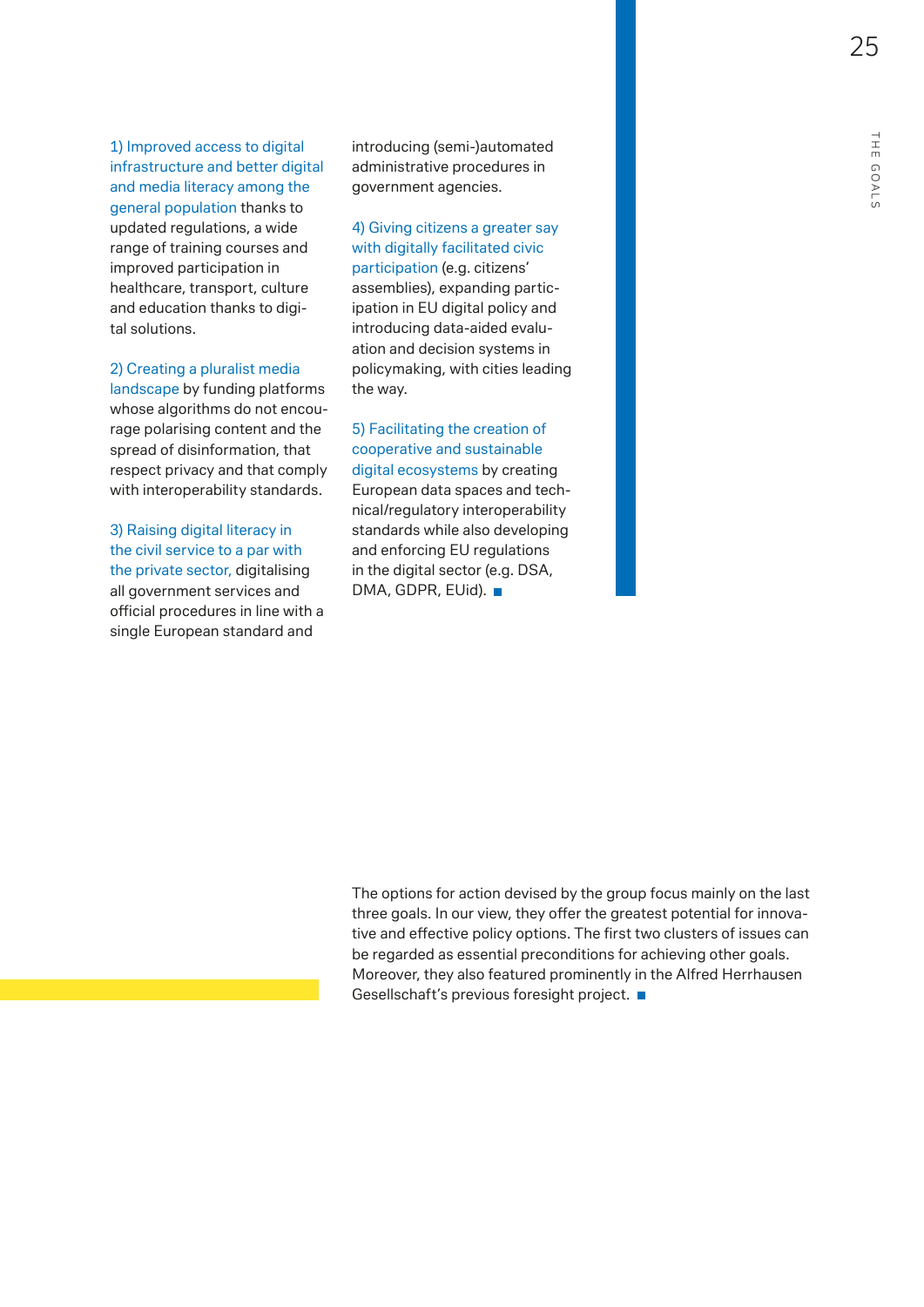# THE OP<br>TIONS<br>FOR<br>ACTION THE  O P TIONS FOR ACTION

<span id="page-25-0"></span>26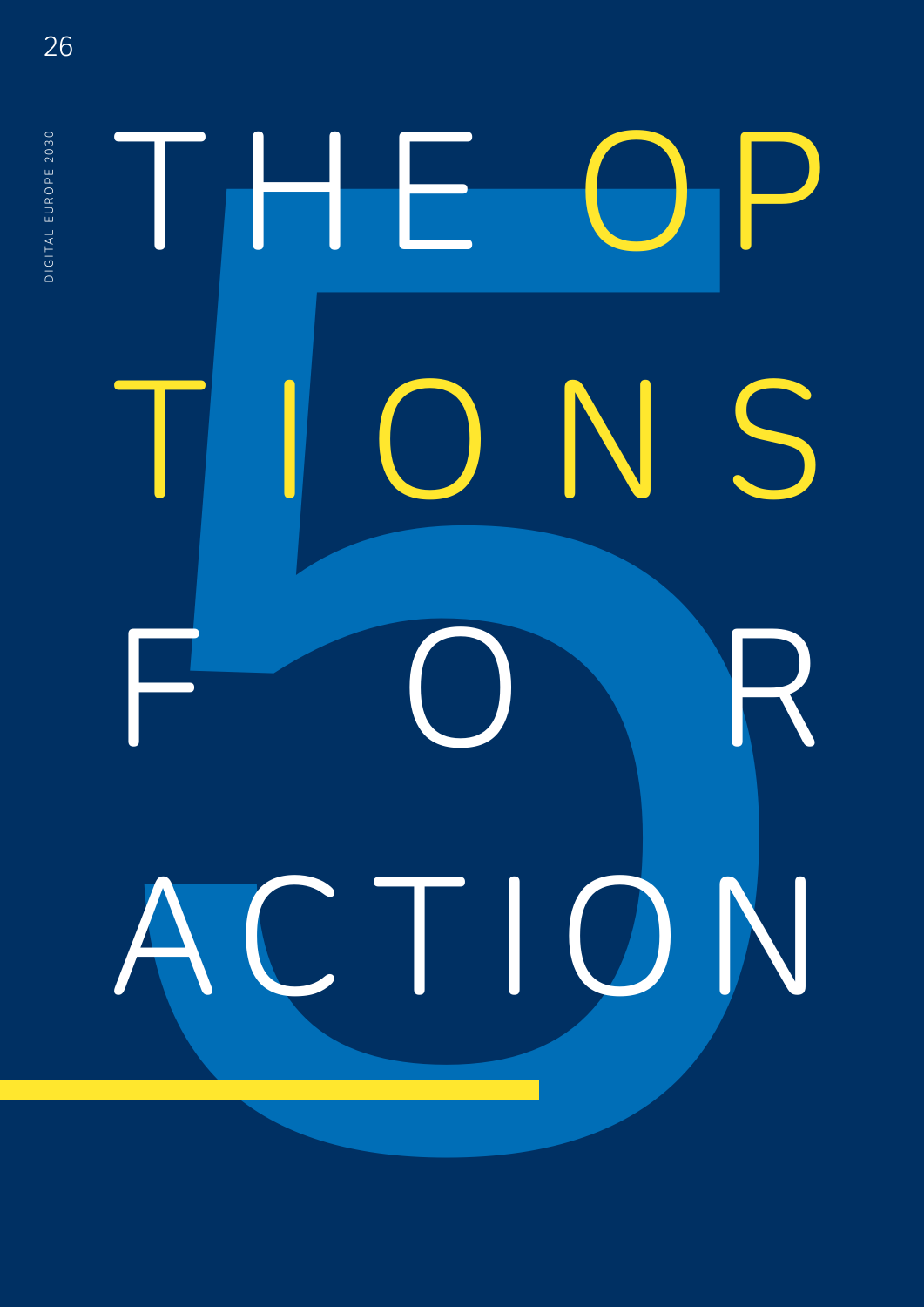here are many<br>possible routes<br>to this desirable<br>future scenario<br>So where to be possible routes to this desirable future scenario. So where to begin? We systematically developed a roadmap for each of the three priority goals. Each

roadmap sets out the various stages along the way to the solution, including obstacles and milestones. In this way, we came up with some specific ideas for first steps towards the long-term goal. Taken together, these steps make up

a strategy for actively achieving the desirable future scenario as a whole. Doing nothing wouldn't merely mean delaying that future, but would greatly increase the risk of drifting into the worstcase scenario described in the introduction.

Future incubators The EU Commission and member states could bring together

1

a range of stakeholders – journalists, foundations, think tanks, policymakers, government agencies, businesses – in future incubators, with the goal of helping to create digital ecosystems. The incubators would develop digital solutions to society's challenges that cut across sectoral divides. Individuals or teams could apply for funding and technical support for their idea in predefined categories (e.g. ageing society, environment). This would also strengthen civic participation in digital policy and the focus of its implementation. The necessary seed finance could be provided by the NextGenerationEU recovery fund. An improved European funding system for digital start-ups, like the Scale-up Europe initiative proposed by the French Presidency of the EU Council, is needed to ensure they receive enough venture capital in both the seed and growth phases. The goal of each incubator would be to use digital technology to identify quality of life deficits and devise longterm solutions ('Thinking in data spaces'). An incubator would pilot digital products and services geared towards the public good. Development up to market-readiness could be funded through sponsorship and collaborations, while fellowships could be awarded to individual participants. Spinoffs would be created to market digital products and services. The incubators' work could be overseen by panels of ordinary citizens, who would be involved not just in coming up with ideas but also in allocating the budget ('participatory budgeting').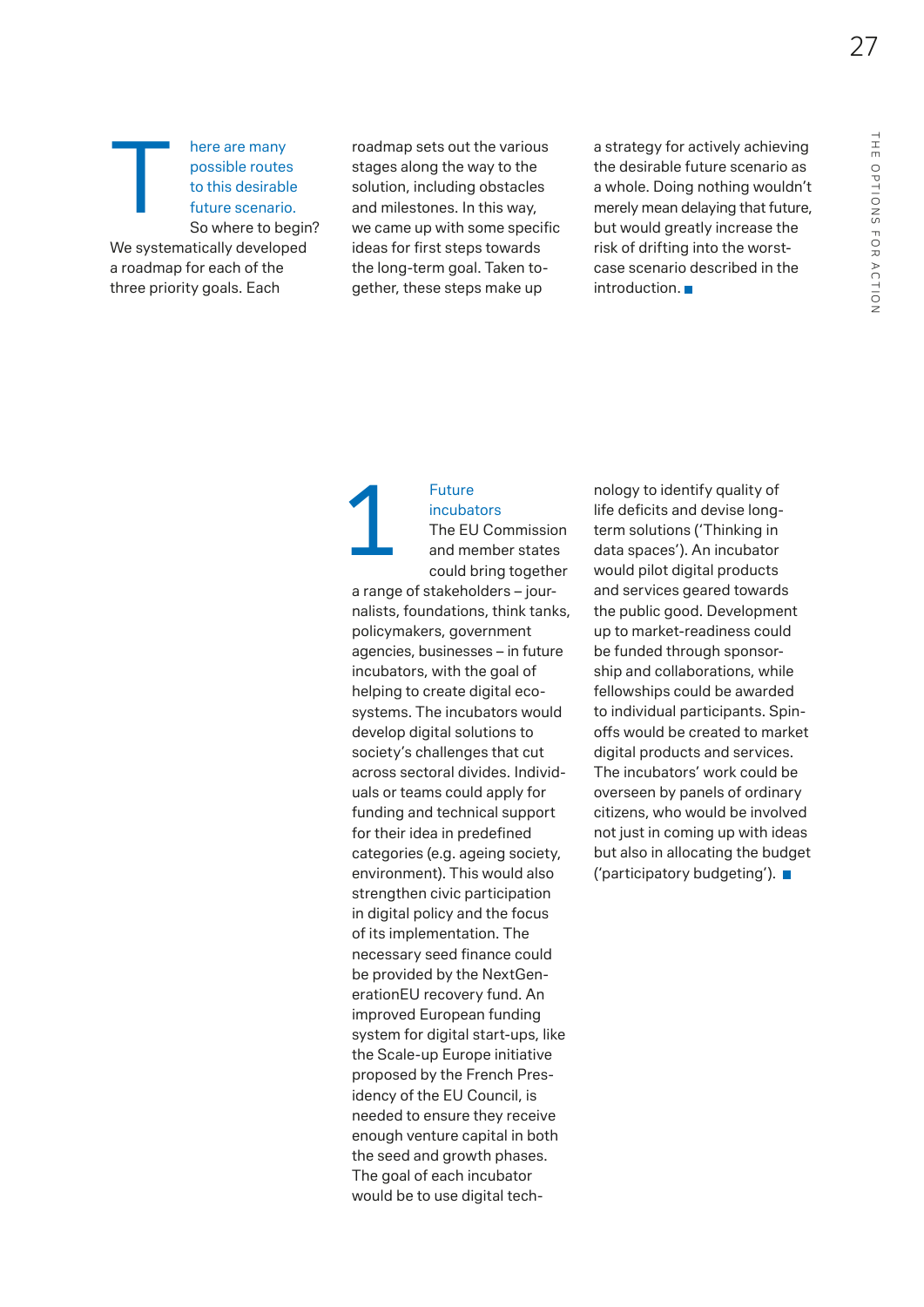DIGITAL EUROPE 2030

DIGITAL EUROPE 2030

### Improved interoperability The digital single market cannot func-

tion without technical and regulatory interoperability. The EU Commission could therefore resolve to require greater interoperability for digital products and services in the single market. They could make interoperability standards a condition of new public-sector tenders or contract extensions, or offer financial incentives for private businesses to introduce them (for instance, through the NextGenerationEU fund's Digital Europe Programme or through tax relief).

They could also make the provision of public data conditional on interoperability and impose higher taxes on large digital companies that do not comply with interoperability criteria.



*personal data is prepared in such a way that the data subject cannot be identified or can only be identified with a disproportionate amount of effort or by illegal means." [bit.ly/DigitalEurope\\_02,](http://bit.ly/DigitalEurope_02) p. 101*

At the same time, the EU could attempt to engage in dialogue with the USA through the Trade and Technology Council and bring the influence of European legislation to bear even on US companies based outside the EU (something known as the 'Brussels effect').

Building on the DMA/DSA's interoperability requirements and the GDPR principle of 'data agency', an EU-wide, multi-stakeholder digital council could make specific proposals on technical interoperability and harmonisation of data standards. The goal would be to break open proprietary systems by not merely allowing but enabling data transfer, and to make large quantities of public data available for use. The companies represented in the digital council would devise guidelines on what data could be stored, in what sectors, in which databases and who would be able to access it and how (for instance, transport data from cars and planes would be treated differently from personal health data). Applications of this kind are already possible, though they are not yet very widespread; the distinctive thing about this proposal would be the use of publicly available data via standards-compliant interfaces useable by any provider.

In the next stage, organisations with various kinds of collaborative structure (such as cooperatives, PPPs between businesses and local government bodies, not-for-profit companies) would be established, with the goal of providing accessible, competitive products and services that offer added value to commercial providers and consumers. For instance, health insurers could offer anonymised health data that could be used to develop health services, preventive treatments, nutrition advice, etc. Tourism providers could offer cooperative networks for regional products and services (customisable combinations of travel, hotels, activities, food, etc. instead of package holidays). PPPs between cities and transport providers (e.g. public transport operators, car or bike sharing schemes) could allow dynamic pricing for road/ transport use (e.g. congestion charges or cheaper car sharing) to be displayed in real time, or could develop needs-tailored transport services for rural regions. This would make interoperability attractive to companies as a way to win customers, while still maintaining high privacy standards.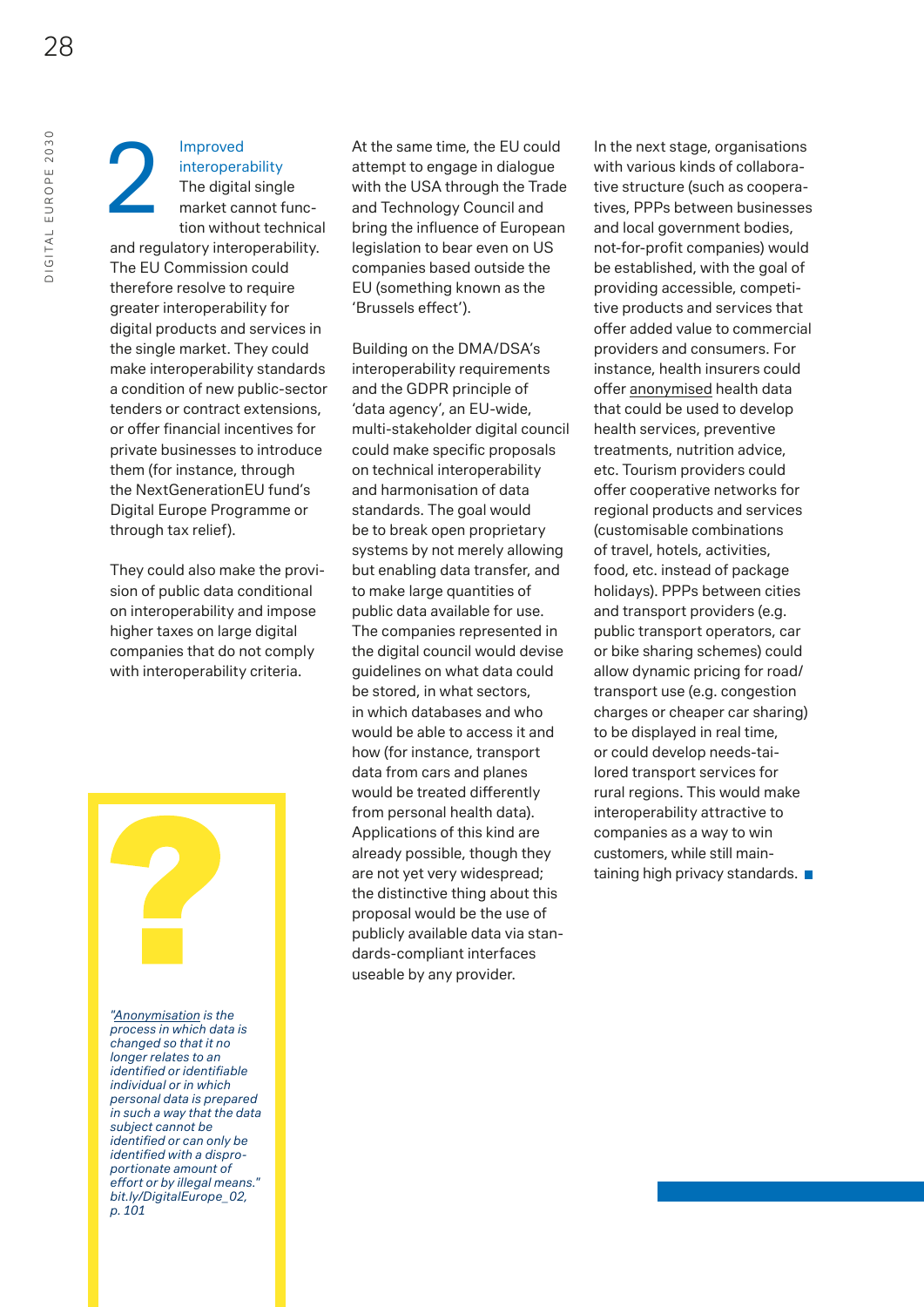### Alliance for European Exchange on Participation (AEExP) Working with civil

society organisations, EU institutions, foundations and the private sector, the European cities network could set up the Alliance for European Exchange on Participation (AEExP). The goal would be to exchange good examples of civic participation and develop new options for quick, effective participation that could be easily integrated into governmental processes right across Europe. Trailblazers of digital civic participation such as Spain (e.g. Barcelona's open data service), Estonia and Denmark (e.g. interfaces for accessing government services) bring a wealth of experience in dealing with technical complexity and diverse challenges that the whole EU could benefit from.

The AEExP could be established by the European Parliament, given a mandate by the Council and provided with a suitable annual budget, allowing it to set up an office and run its own projects. A broad-based recruitment process would identify and hire people from a range of sectors (not just the civil service).

Alliance for The AEExP would hold a major<br>
European Exchange annual conference in alter-<br>
on Participation (AEExP) attendees could share their<br>
Working with civil experiences discuss new initial annual conference in alternating European cities, where attendees could share their experiences, discuss new initiatives to improve participation and jointly develop technology projects, which could then be implemented with funding from the alliance. The technology projects funded by the AEExP would use open-source software and open standards (either existing ones or ones specially developed for the project) to ensure Europe-wide compatibility. All projects would be constructively supervised by independent civil society panels, which for all participatory formats would consider issues such as diversity, sustainability, inclusivity and public welfare.

Alongside the annual conference, there could also be regular local conferences on specific themes, based on ongoing debates in the host city (e.g. infrastructure projects, budgetary questions, taking utilities back into public ownership). Where competing formats, standards or processes exist, the alliance could act as an intermediary and make recommendations to ensure interoperability between different solutions. The impact of these high-profile conferences could bolster acceptance of and support/enthusiasm for data-driven applications and participatory solutions in Europe.

Alongside the conferences, the alliance would publish an annual report and send it directly to the competent member of the EU Commission. It could include specific proposals for creating and updating interfaces for civic participation.

TRAILBLAZERS OF DIGITAL CIVIC PARTICIPATION SUCH AS SPAIN, ESTONIA AND DENMARK BRING A WEALTH OF EXPERIENCE IN DEALING WITH TECHNICAL COMPLEXITY AND DIVERSE CHALLENGES.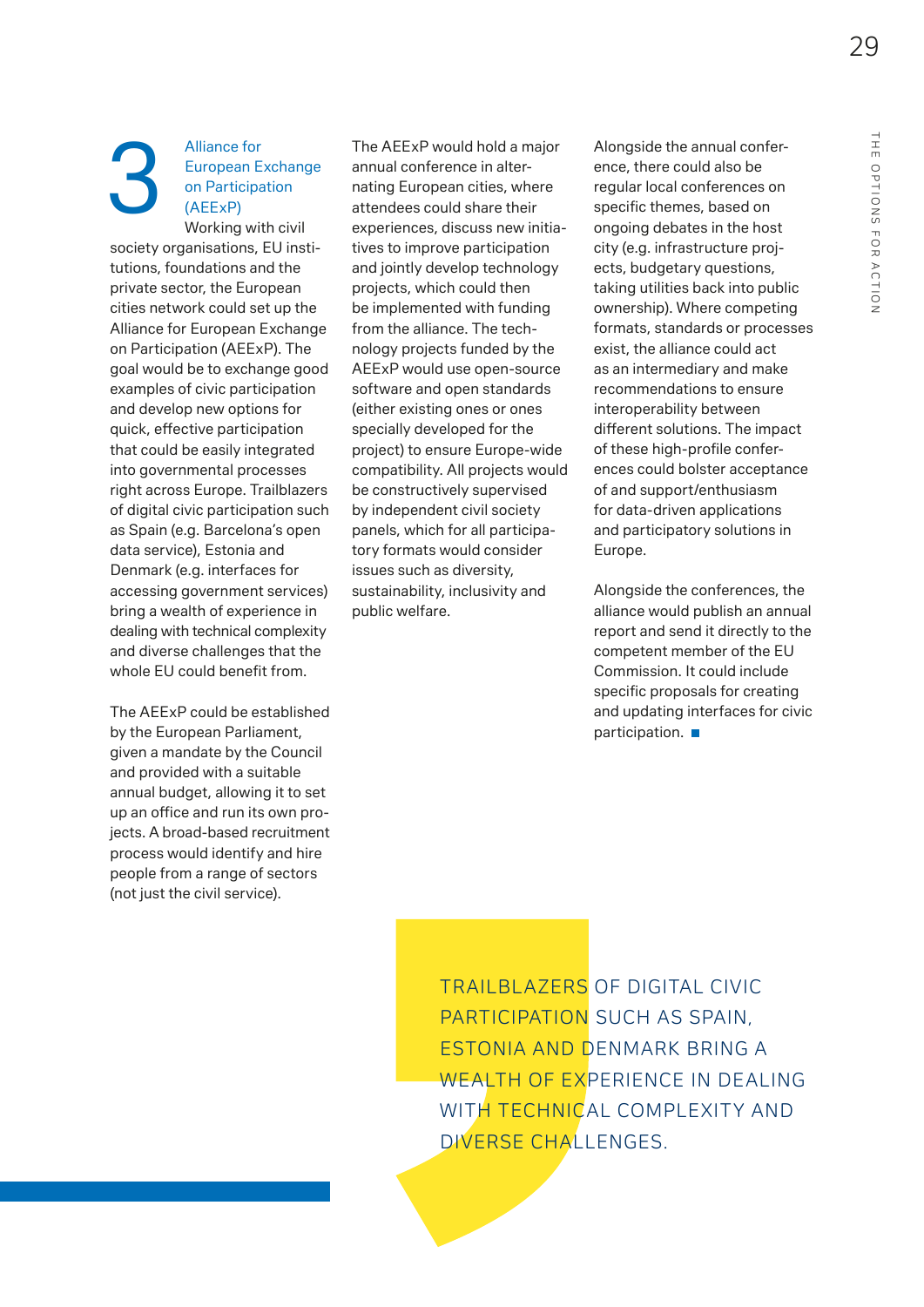Digital<br>Green |<br>To pror<br>sustain<br>ecosys Green Deal To promote sustainable digital ecosystems, the EU Commission could formulate principles for a Digital Green Deal. These principles could set out clear rules and standards for environmentally sustainable data storage and analysis technology and other energy-intensive processes such as streaming. Recent regulatory initiatives (DSA, DMA, AI Act) could be supplemented with proposals for improved sustainability. Funding could also be provided for green data centres. To ensure transparency, the measures would need to be set out in a clear, measurable way. To prevent the proposals that are developed from being blocked by the EU Council, it

would need to be ensured that they directly contribute to achieving the emissions targets declared by the member states and do not exceed the agreed limits. Leading business associations could be invited to supplement and comment on the demands included in the proposals, so as to take commercial interests into account without diluting the core elements.

The civil society organisations involved in developing the measures could use professional PR campaigns to communicate their broad social relevance. They could also serve an oversight function during the consultation period and build public pressure if other organisations, such as the EU Council, attempt to water down the proposals.

*The Commission announced its proposal for a regulation on artificial intelligence (AI Act) in April 2021. It aims 'to address risks of specific uses of AI, categorising them into four different levels: unacceptable risk, high risk, limited risk, and minimal risk. In doing so, the AI Regulation will make sure that Europeans can trust the AI they are using. The Regulation is also key to building an ecosystem of excellence in AI and strengthening the EU's ability to compete globally. [bit.ly/DigitalEurope\\_08](http://bit.ly/DigitalEurope_08)*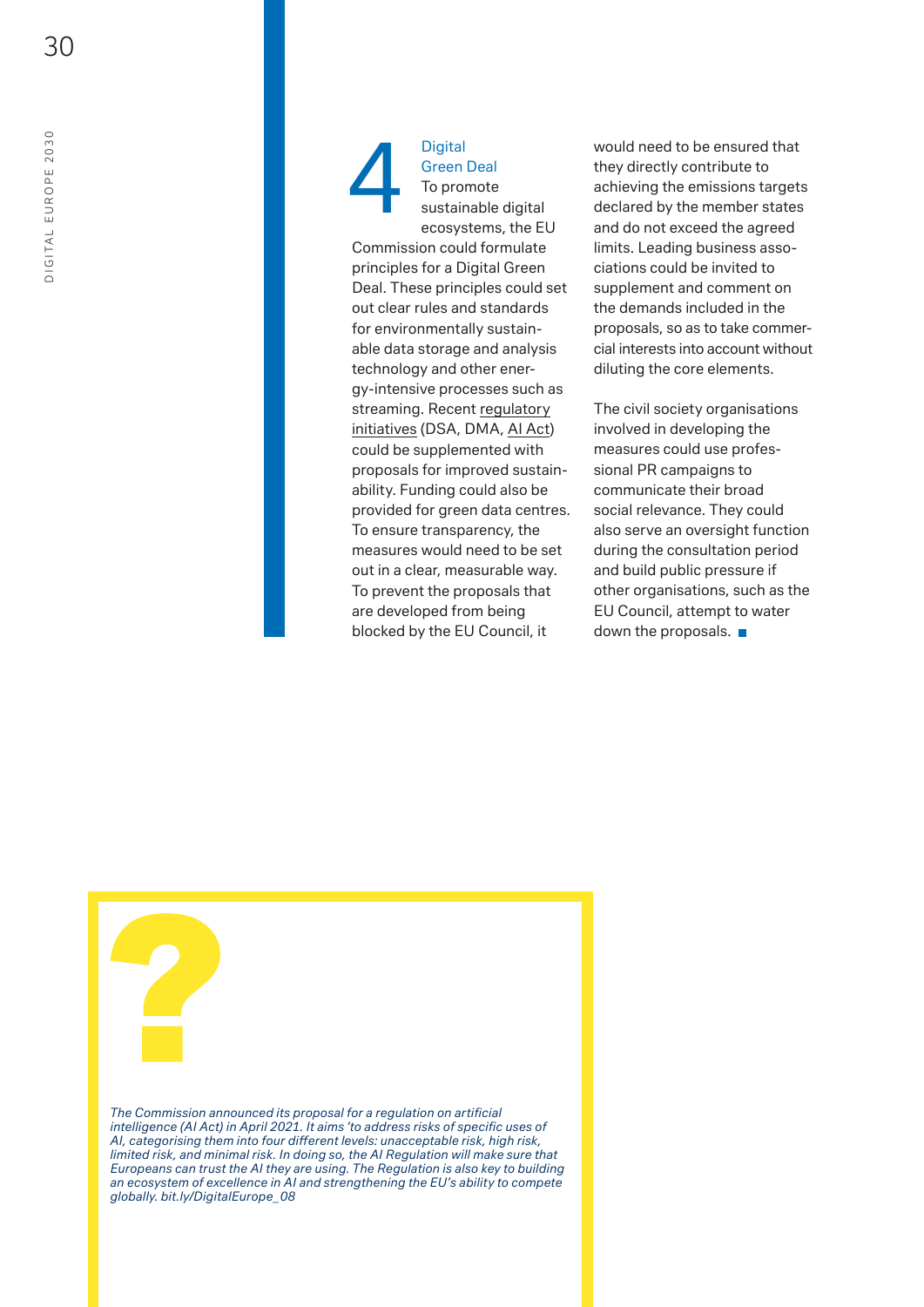TO ENSURE TRANSPARENCY, THE MEASURES WOULD NEED TO BE SET OUT IN A CLEAR, MEASURABLE WAY.

Civic Tech for Europe The EU Commission could set up the programme Civic Tech for Europe to increase digital literacy in member states' civil services. The programme could involve multiple strands. Civic Tech for Europe<br>
This programme would be<br>
The EU Commission financed through a fund, w<br>
could set up the contributions from the EU<br>
programme Civic Tech budget (funding from dedi-<br>
for Europe to increase

The first could be an exchange programme between businesses and the civil service. Company employees would be seconded to the civil service for 12 to 24 months to work on relevant digitalisation projects, and civil servants would be transferred to the employees' companies for the same period. A common governance framework would set out cooperation formats, transparency requirements and anti-corruption measures (e.g. training sessions).

financed through a fund, with contributions from the EU budget (funding from dedicated EU programmes), from savings on now-obsolete consultancy costs and from foundations. Applicants would be appointed according to professional expertise and experience, not formal educational qualifications. In this context, young professionals would be especially welcomed. The programme could include preparatory seminars and facilitation during the exchange, and diversity quotas could be implemented.

Companies would be incentivised to take part by the opportunity to act as good corporate citizens, which would also benefit their reputation. In addition, the participating employees would bring experience of working with the civil service back in-house.

The participants from the companies could be incentivised by work on tasks that give them a sense of purpose and fulfilment. For participants from the civil service, good training opportunities and a chance to work internationally could be attractive.

The second strand of the programme could be a voluntary EU Civic Tech Year. Primarily aimed at young people, participants would be able to spend a year applying their digital expertise (even if it only comes from being a member of the digital native generation) to specific digital projects at all levels of public administration in the EU. The programme could cater more effectively to the pressing need for digital expertise in the civil service than would be possible in the short term through demand-side reforms to recruitment and training.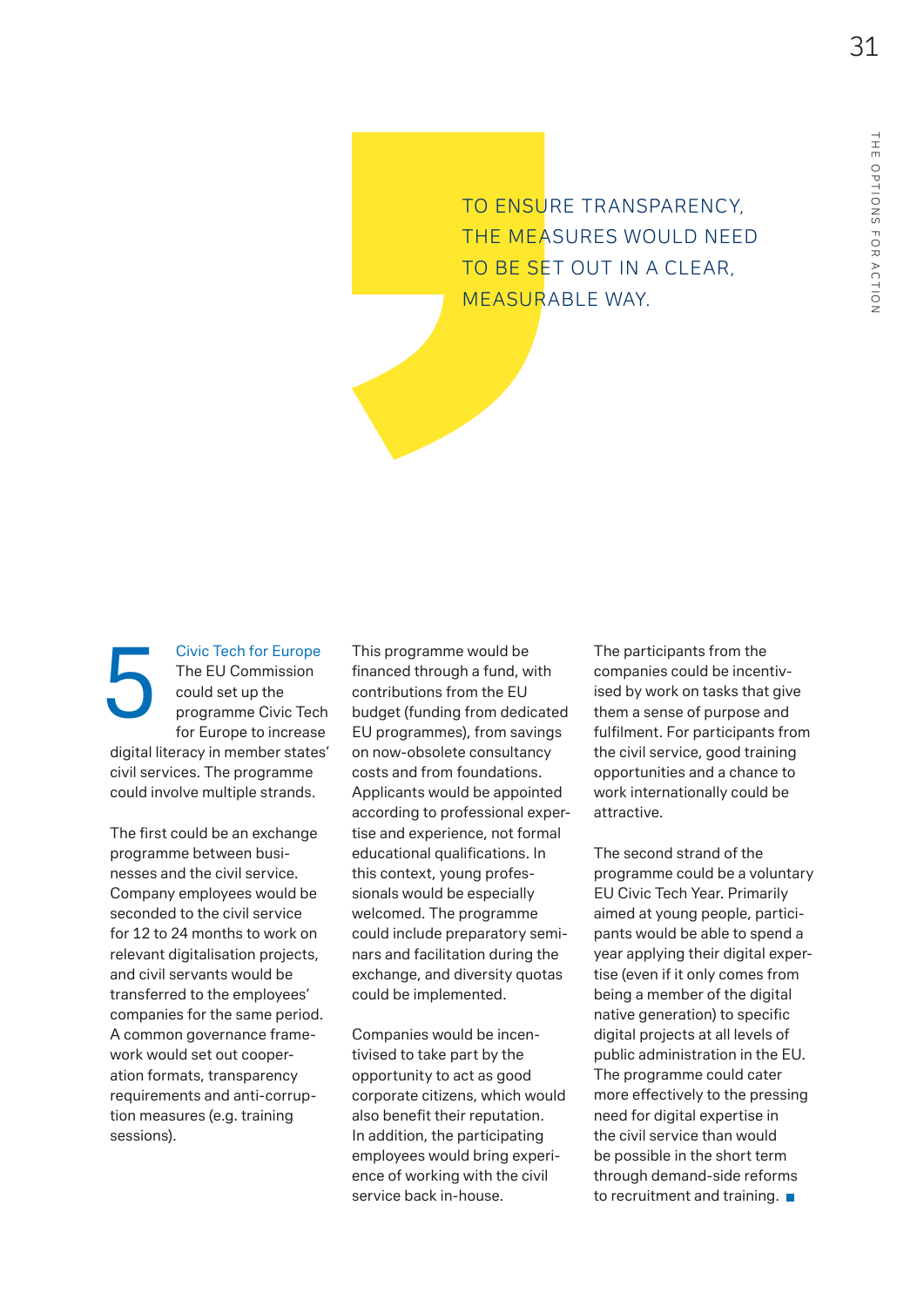

DIGITAL EUROPE 2030 DIGITAL EUROPE 2030

<span id="page-31-0"></span>32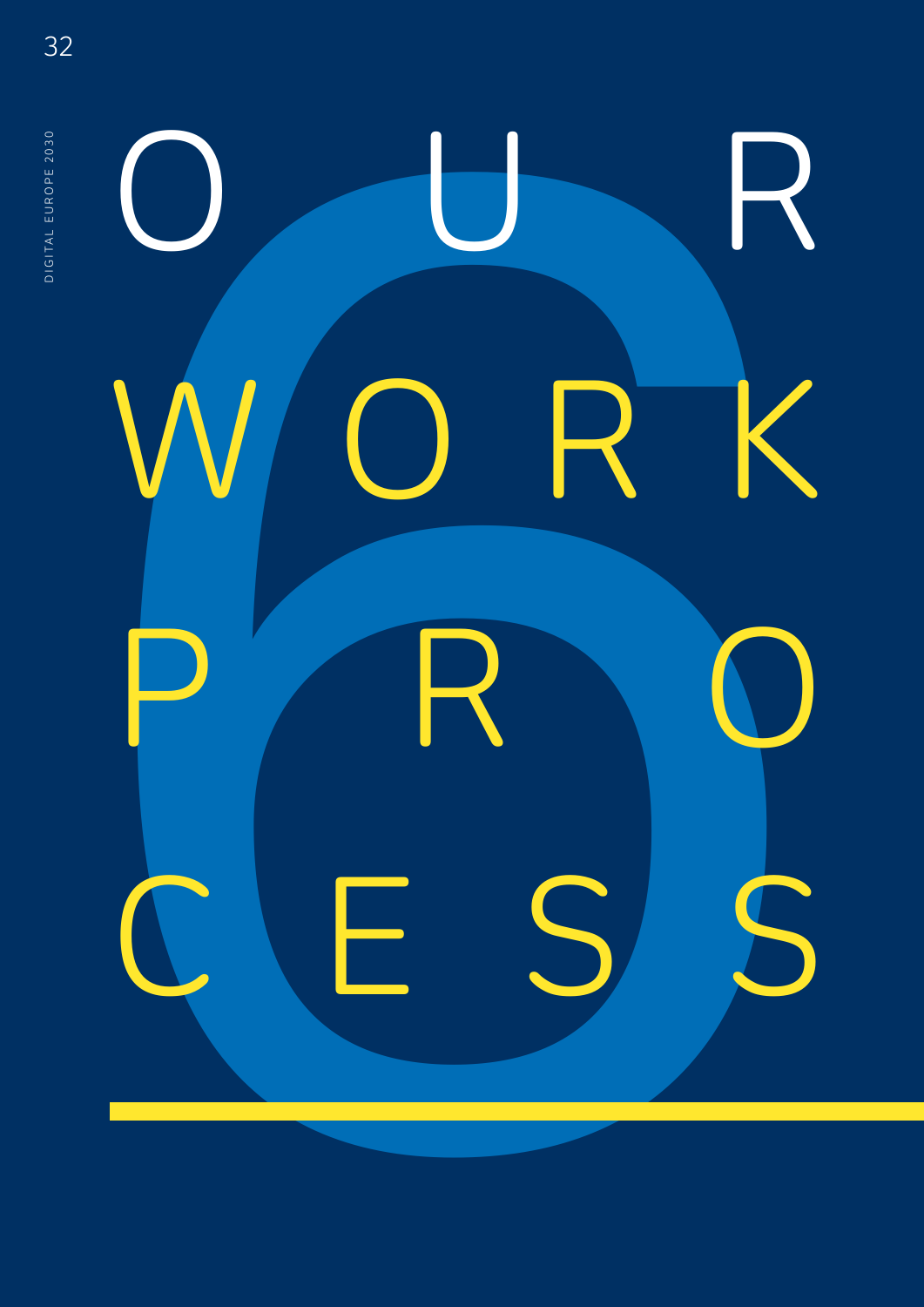OUR MORK PROCESS OUR WORK PROCESS

I n the first workshop, the group identified factors that have a direct influence (today and up to 2030) on digital Europe (environment scanning). The results of this structured brainstorming were compiled into a list of descriptors from a wide range of areas (business, politics, society, technology, etc.). Out of all these descriptors, the participants then picked six that were associated with particularly high levels of uncertainty, impact and malleability (factor assessment).

For each descriptor, a range of alternative assumptions (including best guess, worst case, best case) for their longterm development up to 2030 was formulated. In a moderated discussion, the group combined the various alternatives into a

desirable, slightly idealistic but nonetheless logically consistent cluster of assumptions. In small groups, the participants then expanded the still rather abstract clusters into a more holistic vision of a desirable future scenario. Finally, the small groups' scenarios were integrated into a single, collectively agreed scenario (desirable future scenario). After the workshop, the project team summarised the results of the group work in a detailed description of the future scenario, which was then fleshed out in several rounds with both the sounding board and the expert group – resulting in the version published here. In the second workshop, the participants prioritised certain aspects of the future scenario. Small groups then developed roadmaps for individual areas. Based on this work, the experts developed strategic options for action and proposed specific first steps that could be taken (options for action).

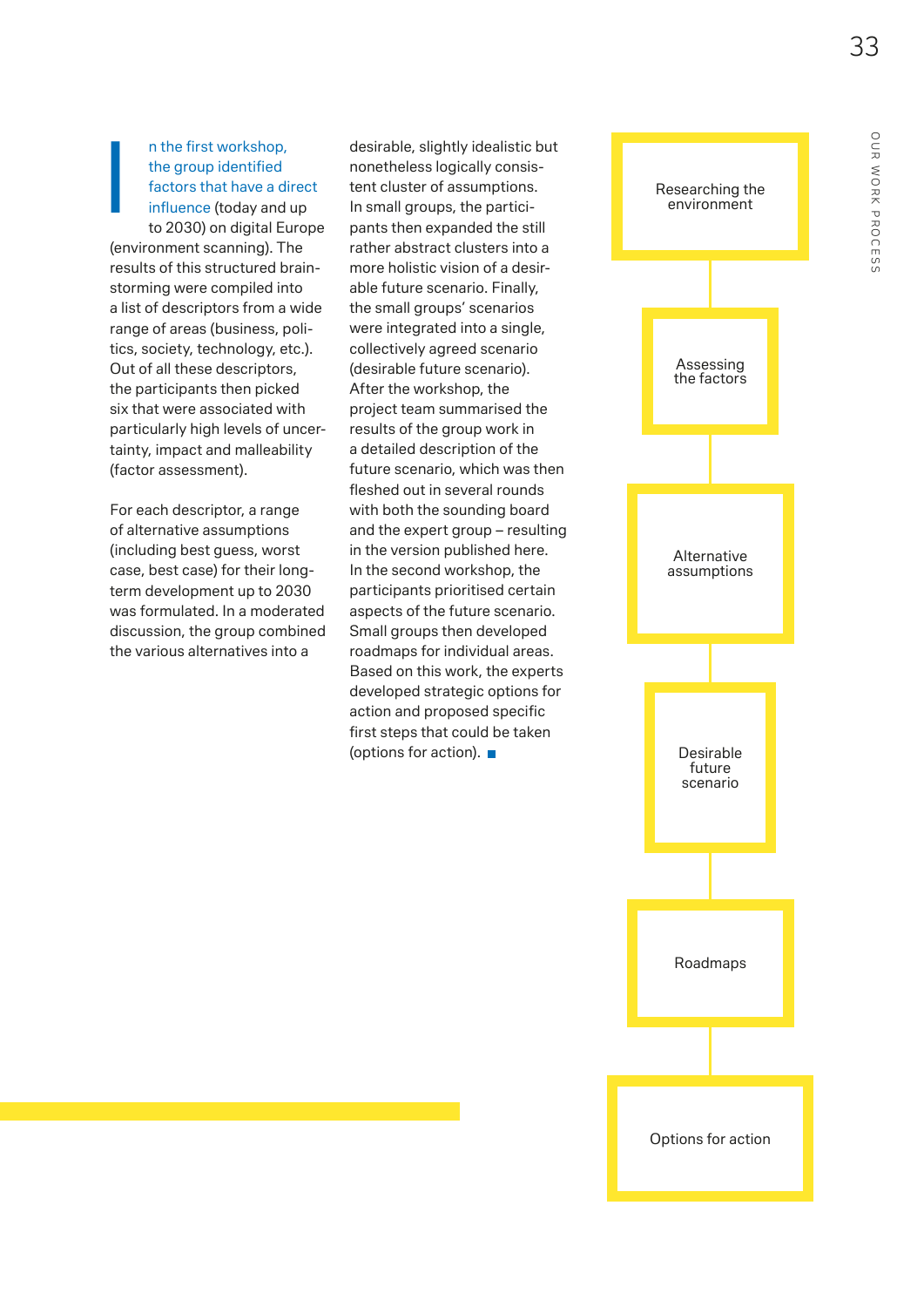

### AUTHORS

"Digital Europe 2030: Data & Democracy" scenario project

PUBLISHER Alfred Herrhausen Gesellschaft

### PROJECT TEAM

*Dr Claudia K. Huber,*  Head of Europe Programme, Alfred Herrhausen Gesellschaft (until end of February 2022)

*Dr Johannes Gabriel,*  Managing Director, Foresight Intelligence

*Dr Cornelius Adebahr,*  Policy Fellow, Alfred Herrhausen Gesellschaft

*Samuel Walker,*  Project Manager, Alfred Herrhausen Gesellschaft

*Milad Tabesch,*  Project Manager, Alfred Herrhausen Gesellschaft

### EXPERTS

*Aline Blankertz,*  Co-Founder and Co-Chairwoman, SINE Foundation

*Maria Blöcher,*  Head of 'Work4Germany' Programme, DigitalService4Germany

*Georg Diez,*  Editor-in-Chief, The New Institute

*Hanna Israel,*  Project Lead for My Country Talks, ZEIT ONLINE

*Julia Kloiber,*  Co-Founder and Managing Director, Superrr Lab

*Dr Henriette Litta,*  Managing Director, Open Knowledge Foundation (OKF) Germany

*Dr Julia Pohle,*  Senior Researcher, "Politics of Digitalisation" research group, Berlin Social Science Center (WZB)

*Isabel Skierka,*  Programme Leader for Technology Policy, Digital Society Institute, European School of Management and Technology (ESMT) Berlin

*Ilja Skrylnikow,*  Founder and Chairman, German-French Young Leaders Programme, and Exchange Diplomat, EU Department of the French Foreign Ministry

*Felix Styma,*  Managing Partner, iconomy *Dr Funda Tekin,*  Director, Institute for European Politics (IEP)

*Dr Thorsten Thiel,*  Head of the "Democracy and Digitalisation" research group, Weizenbaum Institute for the Networked Society

### SOUNDING BOARD

*Cathryn Clüver Ashbrook,* Director, German Council on Foreign Relations (DGAP) (until February 2022)

*Florence Gaub,*  former Deputy Director of the European Union Institute for Security Studies (EUISS)

*Clark Parsons,*  Managing Director, Internet Economy Foundation

*Dr Jana Puglierin,*  Head of Berlin Office and Senior Policy Fellow, European Council on Foreign Relations (ECFR)

*Ulrich Wilhelm,*  journalist and lawyer, formerly Director General of Bayerischer Rundfunk (2011–2021) and German Government Spokesman (2005–2010)

The scenarios are based on the participants' joint discussions and do not reflect their personal views or the opinions of their respective organisations.